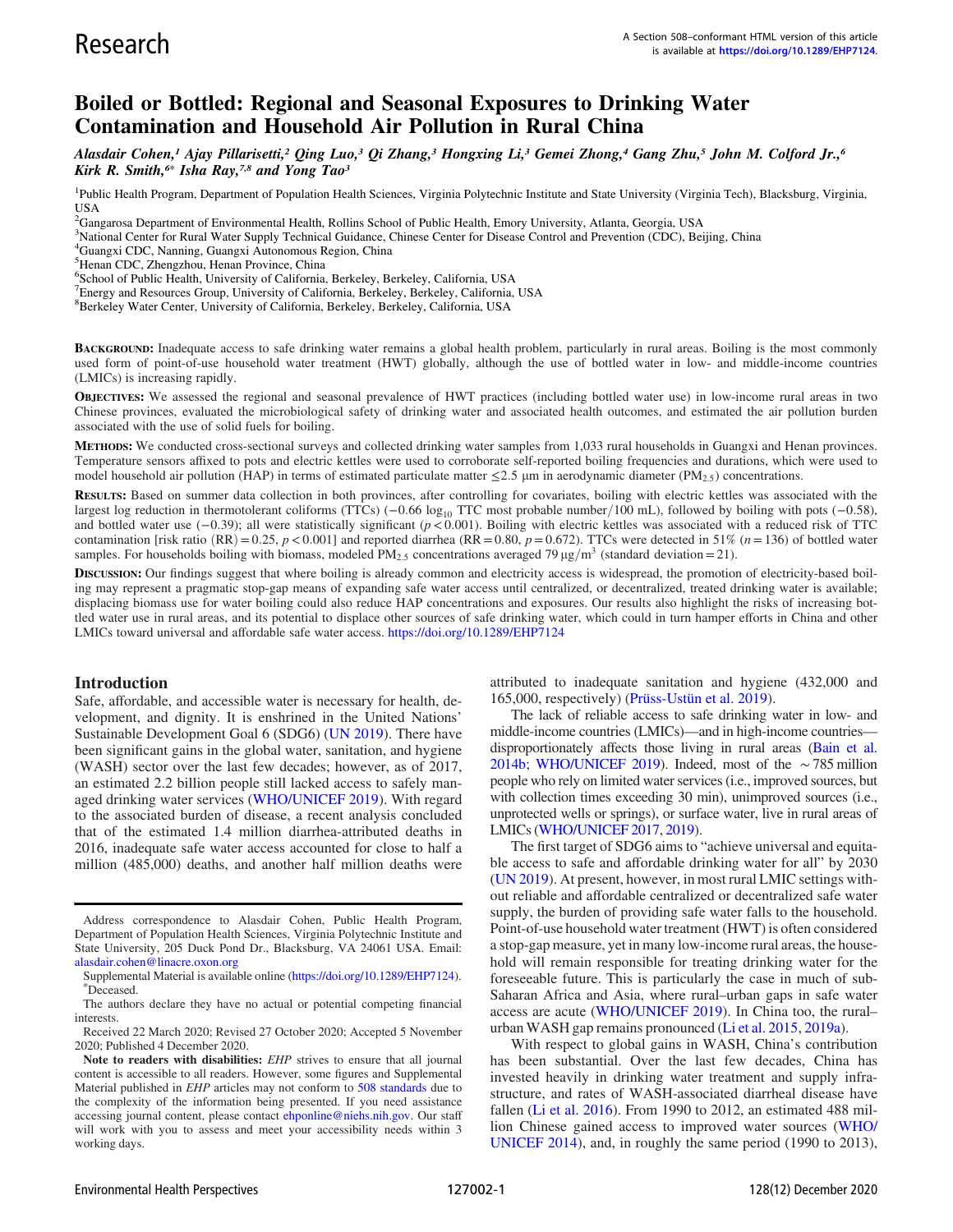the age-standardized death rate associated with diarrheal disease decreased by 95.2% [\(Zhou et al. 2016](#page-12-8)). Although industrial, agricultural, and other chemical contaminants in drinking water are a growing problem in China and elsewhere, with respect to reducing acute drinking water-associated health risks in rural China, the control of pathogens in drinking water remains a government priority ([Li et al. 2019b](#page-12-9), [2020\)](#page-12-10).

Compared with other large LMICs, data on HWT and storage practices in China are relatively sparse. Publicly available data from a 2006–2007 national survey revealed that, at the time, ∼85% of rural Chinese households regularly boiled their drinking water [\(Tao 2008](#page-12-11); [Zhang et al. 2009](#page-12-12)). At a global level too, the best available estimates show that boiling is the most commonly used HWT method ([Rosa and Clasen 2010;](#page-12-13) [Tao 2009](#page-12-14); [Yang et al. 2012\)](#page-12-15). Boiling is a straightforward and highly effective method for pathogen inactivation [\(WHO 2015](#page-12-16); [Cohen and](#page-11-1) [Colford 2017](#page-11-1)). However, in LMIC settings, fuel can be relatively expensive to purchase or time consuming to collect [\(Psutka et al.](#page-12-17) [2011](#page-12-17)), and boiling with solid fuels is often a time-consuming endeavor. Boiled water is also susceptible to secondary contamination [\(Wright et al. 2004](#page-12-18)), and boiling with solid fuels increases household air pollution (HAP) exposure and its associated health risks ([GBD 2017 Risk Factor Collaborators 2018\)](#page-11-2). In addition, hot water presents a burn or scalding risk and boiling alone does not mitigate exposure to heavy metal and chemical contamination.

In recent years, rural Chinese households have increasingly adopted cleaner fuels, such as electricity and various forms of gas for water boiling ([Du et al. 2018a](#page-11-3)). However, it is often the case that, even as incomes in rural areas rise, many households continue to use a variety of fuels at different times or for different purposes—a practice termed fuel stacking ([Masera et al. 2000](#page-12-19)). This is also the case in China, where many rural households that can afford higher quality fuels still opt to use biomass for certain cooking or heating applications ([Peng et al. 2010](#page-12-20); [Tao et al.](#page-12-21) [2018](#page-12-21)), including the boiling of drinking water [\(Du et al. 2018a\)](#page-11-3).

Previous electrification campaigns in China have resulted in near-universal rural electricity access [\(Luo and Guo 2013\)](#page-12-22), a phenomenon not typical of LMICs. In spite of the general shift to cleaner fuels, as much as one-third of China's outdoor air pollution burden still stems from residential biomass combustion for cooking, heating, and—in many households—the boiling of drinking water [\(Tao et al. 2018](#page-12-21); [Shen et al. 2019\)](#page-12-23). Exposure to HAP has been linked to a number of cardiorespiratory outcomes —including chronic obstructive pulmonary disease, lower respiratory infection, stroke, heart disease, and lung cancer—and type-2 diabetes mellitus ([Chafe et al. 2014](#page-11-4); [Smith et al. 2014](#page-12-24); [HEI 2019](#page-11-5)). Particulate air pollution is now the fourth leading health risk factor in China [\(IHME 2018\)](#page-12-25). The burden of disease attributable to HAP has decreased over the past two decades; however, it is estimated that ∼30% of households across China continue to use solid fuels ([HEI 2019\)](#page-11-5). Owing to the size of China's rural population, there are also substantial environmental impacts associated with residential solid fuel combustion, which is estimated to be responsible for the majority of black carbon emissions in China ([Chafe et al. 2014](#page-11-4); [Shen et al. 2019](#page-12-23)).

In this article, we present comprehensive results from a multistage study that assessed and evaluated HWT practices in lowincome rural communities in two Chinese provinces: Guangxi and Henan. Previous research on seasonal impacts has indicated that associations between indicators of fecal contamination and diarrheal outcomes in rural areas tend to be more strongly associated during warmer and wetter periods of the year ([Kostyla et al. 2015;](#page-12-26) [Mertens](#page-12-27) [et al. 2019](#page-12-27)). Thus, in addition to a regional comparison, we also evaluated potential seasonal differences in the prevalence, and estimated effectiveness, of different HWT methods. At the onset, we anticipated that most households would boil their drinking water; therefore, we designed our studies so that we could disaggregate and evaluate different methods of boiling and also estimate the air pollution burden associated with the use of solid fuels for boiling. In our previous publications on the first phase of this study [\(Cohen et al.](#page-11-6) [2015,](#page-11-6) [2017](#page-11-7)), we reported results from summer data collection in Guangxi. In this article, we report the comprehensive results from Henan as well as the winter data from Guangxi and provide comparative analyses of HWT use, drinking water safety, HAP exposure estimation, and health-related associations in and across both provinces and seasons. Our overall objective was to assess whether the HWT and health-related exposures in Henan were similar to those observed in Guangxi and to assess the extent to which seasonal differences may or may not impact HWT use, drinking water safety, and boiling-specific HAP exposures.

## Methods

#### Study Sites, Samples, and Data Collection

Data collection efforts for these studies were managed by the National Center for Rural Water Supply Technical Guidance (NCRWSTG), an agency of the Chinese Center for Disease Control and Prevention (China CDC), the Guangxi Zhuang Autonomous Region (Guangxi Province) CDC, and the Henan Province CDC. Given our collective research objectives, we designed the studies to target low-income rural households and powered them to estimate the population prevalence of drinking water boiling and water quality outcomes in the study counties. For our sample size calculations in Guangxi, based on unpublished data provided by the township- and county-level China CDC, we assumed 68% of households in our study area regularly boiled their drinking water, and we used data from a small pilot study we had conducted in Guangxi (in June 2013, in villages outside of our target study area) to help inform the estimation of an intracluster correlation coefficient of  $rho = 0.01$ . Based on a constant of 30 households/village and a desired precision of 5% for our primary outcome (boiling proportion), our design effect was 1.29. To retain a constant of 30 households/village, we used an actual design effect of 1.35, for a total sample size of 450 households. Our previously published work provides some additional details on sample size and power calculations for our study in Guangxi Province [\(Cohen et al. 2015\)](#page-11-6), which was used as the model for the Henan Province phase of the study, which also used a target sample size of 450 households (and the same constant of 30 households/village).

In Guangxi Province, survey data and drinking water samples were collected from a random representative cross-sectional sample of 30 households/village (i.e., per cluster) in 15 randomly selected villages in two counties during the 2013 summer/rainy season (village codes 1–15). To assess seasonal differences in key outcomes of interest, during the 2013–2014 winter/dry season, we returned to four Guangxi villages (selecting two in each study county, with relatively high and low proportions of summer boiling and untreated water consumption) and then collected data from a new random sample of 30 households in each village (village codes 3, 6, 9, 10). The Guangxi summer study protocol was subsequently replicated in Henan Province during the summer of 2014, using the same methods to collect data from a random sample of 30 rural households in 15 randomly selected villages (village codes 16–30). The total number of households sampled in Henan Province was 466, due to intentional oversampling.

#### Household Surveys and Drinking water Samples

Because this was the first HWT-focused research study we were aware of in rural China, we opted to use the Multidimensional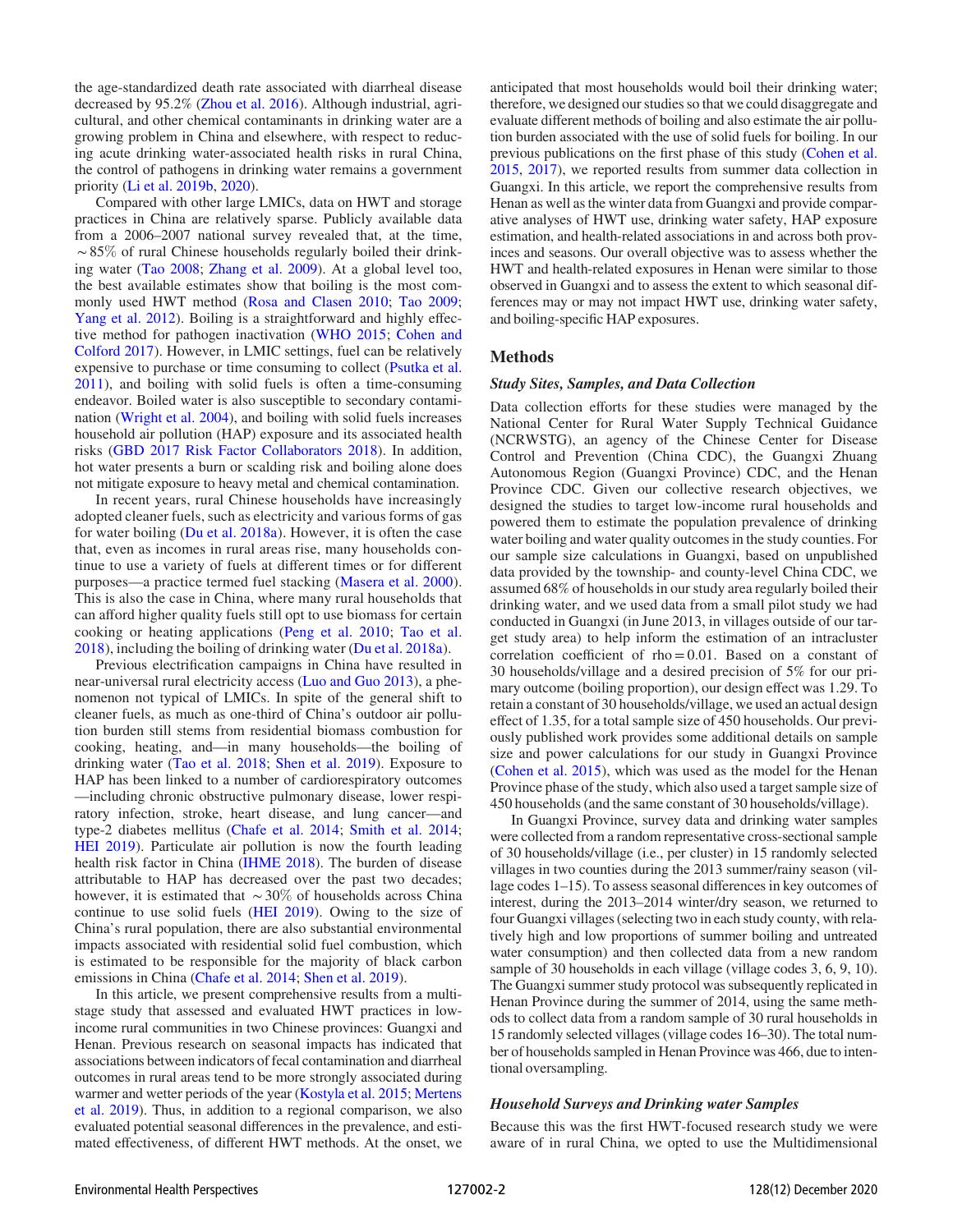Poverty Assessment Tool (MPAT), a topically expansive, opensource, survey tool that had already been translated, used, and evaluated in rural China ([Cohen 2009;](#page-11-8) [Saisana and Saltelli 2010](#page-12-28)). The MPAT is a thematic indicator based primarily on a household survey instrument designed to collect a mix of data around 10 components central to rural regions, such as water, sanitation, health, rural assets, and gender equity [\(Cohen 2010](#page-11-9); [Cohen and](#page-11-10) [Saisana 2014](#page-11-10)). Additional questions specific to our research objectives were also piloted, double-blind translated, and added to the end of the MPAT household survey. Among these additional survey items, we included a question asking whether the respondent recalled having diarrhea any time in the previous 2 wk. Completed household surveys were subjected to a threestage quality control process involving overlapping personnel to check, double-check, and enter survey data into spreadsheets, which were then subjected to additional quality control and data cleaning via the examination of potential outliers as well as logical consistency checks (e.g., a head of household age of 120 y; responses to survey items about school-aged children in a household not reporting to have children). The standardized MPAT household survey, as well as enumerator training protocols and other details, are available in the "MPAT User's Guide" ([IFAD 2014](#page-12-29)).

In addition to survey data, we collected drinking water samples from all households after respondents were asked to provide drinking water as if they themselves would drink it (i.e., not water procured for a guest). According to our China CDC collaborators, small-scale utility chlorination was rare in these areas, so we did not control for chlorine residuals. Five hundred–milliliter samples were collected aseptically and transported on ice to China CDC county-level laboratories for analysis within 6 h (in nearly all cases) of collection. As per China CDC [\(MoH 2006b\)](#page-12-30) and World Health Organization WHO ([2011\)](#page-12-31) water quality guidelines and standards, China CDC laboratory staff followed a standard protocol for multiple tube fermentation [\(MoH 2006a](#page-12-32)) to estimate the most probable number (MPN) of thermotolerant coliforms (TTCs)—an indicator of fecal contamination—as well as total coliforms (TCs) and total bacteria (TB) per 100 mL of water. To facilitate some of our analyses and modeling, the resulting TTC data, as well as TC and TB data, were  $Log_{10}$  transformed after assigning a value of 1 to all cases where TTC were below the detection limit (lower detection  $\lim_{x \to 2}$  MPN). Additional details on data collection methods and water testing protocols are available in our research team's previous publications [\(Cohen et al. 2015](#page-11-6), [2017](#page-11-7)).

## Temperature Sensor Data and Household Ventilation Assessment

During the winter data collection in the subsample of four villages in Guangxi, we measured the temperature of pots and electric kettles among households that reported primarily boiling their drinking water. Specifically, we used data-logging thermistors as stove use monitors (SUMs) (iButton Model DS1922T; Maxim Integrated) to measure instantaneous temperature every minute for 72 h [\(Ruiz-](#page-12-33)[Mercado et al. 2012](#page-12-33)). In eligible households, SUMs were affixed to water kettles or pots using heat-resistant tape (Figure S1). Data were collected one village at a time, such that the same, overlapping, minimum duration of 72 h of temperature data was recorded for all subsample households, from 0001 hours on Day 1 until 2359 hours on Day 3. SUMs iButton temperature data was also compared with publicly available average low and high temperatures for the study area over the same time period [\(WK 2019](#page-12-34)).

Once the SUMs were collected, all of the data recorded were saved into individual files and the units were then reset for use in the next village. Minute-by-minute temperature measurements for each boiling event in a given household were highlighted (from the initiation of a heating curve until its inflection point), and these delineated intervals were used to calculate the frequency with which the household heated their water (i.e., total boiling events divided by three, to provide a daily mean), the mean duration of individual heating events per household, the standard deviation (SD) of these heating event durations, the minimum temperature recorded (i.e., during the early morning hours), the maximum temperature recorded (at the peak of a heating/ boiling curve), and the median temperature (which was also used to help triangulate responses on whether water was usually heated inside or outside the home). Examples of the heating curves for an electric kettle and a pot are shown in Figure S2. If multiple boiling events were observed in the course of one boiling session, the durations were recorded separately to calculate the average duration of boiling, but the event was treated as one boiling event (e.g., as shown in the far right of the temperature curve at the top of Figure S2, for one household using an electric kettle, an initial boiling event took 13 min and was followed quickly by a boiling event that lasted 9 min).

In order to model estimated boiling-induced HAP concentrations (described in the next section), we calculated a ventilation index value for each household that reported primarily boiling their drinking water. This index was based on two survey items: *a*) selfreported response on the location of the cooking area and its proximity to the home's primary living areas, and  $b$ ) an enumerator observation–based survey item on how the cooking area was or was not ventilated. A 1–3 scale was used to categorize responses to each item, such that 1 was the most optimal value and 3 the least optimal (e.g., no separation between the cooking and living area). The index was then calculated by multiplying these two subcomponents, resulting in a 1–9 index score for all households.

## Statistical Analyses and Models for Water Quality and HAP **Concentrations**

For unadjusted comparative analyses of survey data, we used chisquare and two-sided *t*-tests for statistical significance testing, using a standard significance level (alpha  $= 0.05$ ) and variance estimates that accounted for the clustered study design. SDs are reported with descriptive summary statistics and cluster-robust standard errors (SEs) are reported for significance testing as appropriate. To calculate risk ratios (RRs), binary variables were created for TTCs and reported diarrhea such that all TTC results below the detection limit were assigned a value of 0, and all TTC results≥2 MPN were assigned a value of 1, and likewise for reported cases of diarrhea (with p-values based on chi-square tests unless noted otherwise). Given the relatively widespread use of bottled water (typically large, 19 L, bottles on dispensers with optional built-in heating elements) in many areas of rural China, for our analyses we considered bottled water to be a form of HWT.

To control for and assess covariates of interest and betweenand within-village variance, as well as differences between the two study regions, we used multilevel mixed-effects linear regression models to evaluate the associative impacts of HWT and other covariates on our primary water quality outcome,  $Log_{10}TTC$  (using summer data from both provinces). Because our data were balanced (i.e., an approximately constant number of households per village), we used restricted maximum likelihood estimation to derive less-biased variance component estimates [\(Rabe-Hesketh](#page-12-35) [and Skrondal 2012](#page-12-35)). The null (unadjusted) model is provided in [Equation 1](#page-2-0) (null water quality model).

<span id="page-2-0"></span>
$$
yLog_{10}TTC_{ij} = \beta_1 + \beta_2 Province_j + \zeta_j + \varepsilon_{ij}.
$$
 (1)

Assuming  $\epsilon_{ij}$  ~  $N(0,\theta)$ ; with  $\zeta_j$  as the village-level error term, and  $\zeta_i \sim N(0, \psi)$  for village j, j = 1,2,3 ... 30; with each household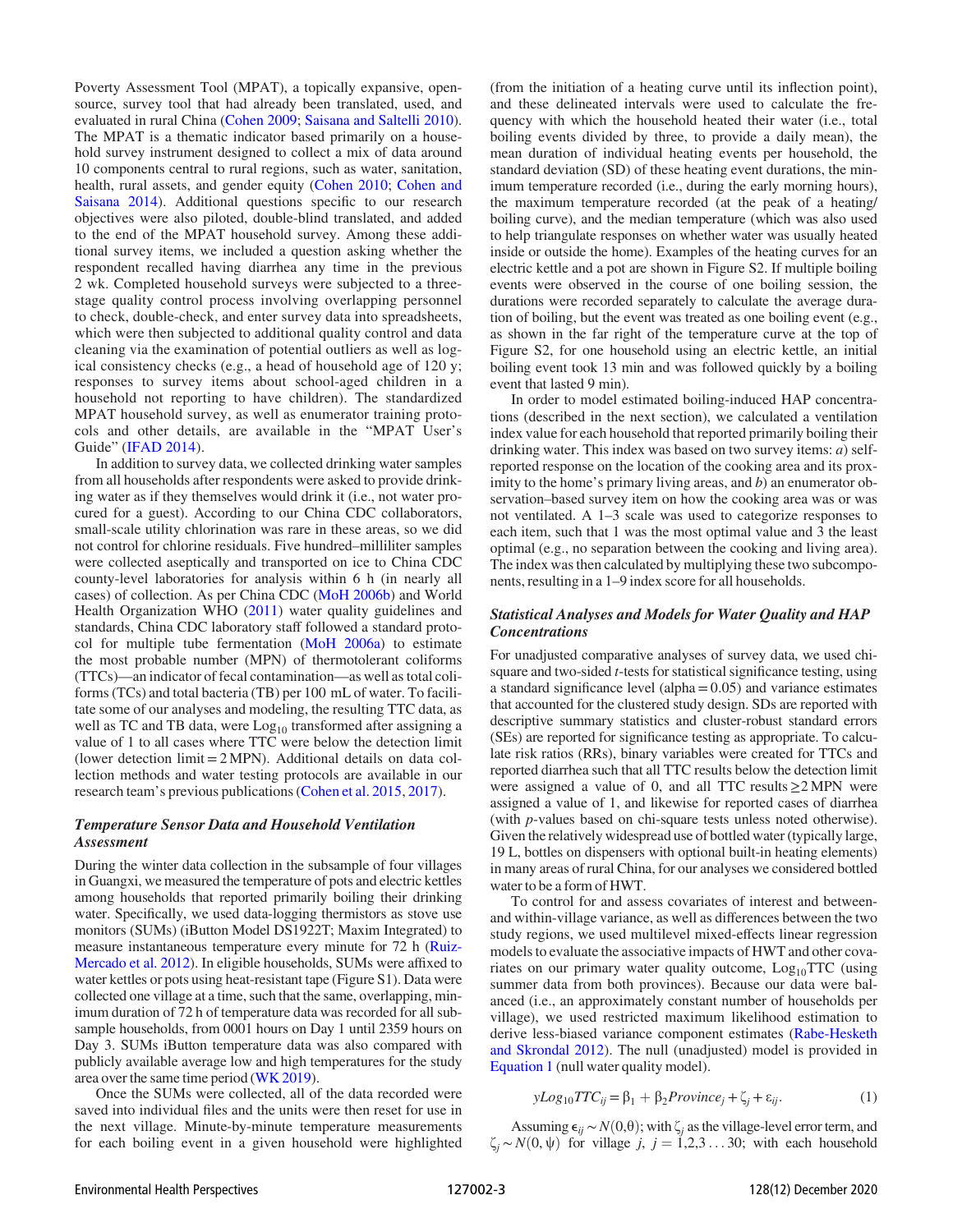denoted by  $i$ , each village denoted by  $j$ , village-level residuals denoted with  $\zeta$ , and household-level residuals (within villages) denoted with  $\epsilon$ (between-cluster variance is denoted with  $\psi$ , and within-cluster variance denoted with  $\theta$ ).

In order to assess outcomes across our study areas in Guangxi and Henan, and to facilitate comparison between the provinces, we based construction of our adjusted model, [Equation 2](#page-3-0) (adjusted water quality model), on the final model covariates and structure employed in our previous analysis of the Guangxi summer data in isolation [\(Cohen et al. 2015\)](#page-11-6). This includes covariates routinely controlled for in WASH-related analyses (e.g., whether stored water was covered, use of soap, handwashing practices) as well as demographic and socioeconomic indicators [e.g., head of the household's age, literacy level, television (TV) ownership]. We were unable to include a variable for mean bottled water cost per village because in Henan there was insufficient data for some villages and no bottled water cost data for other villages (we did use available bottled water cost data from Henan for sensitivity analyses).

<span id="page-3-0"></span> $yLog_{10}TTC_{ij} = \beta_1 + \beta_2 BoilElecKettle_{ij} + \beta_3 BoilPot_{ij} + \beta_4 BottledWater_{ij}$ 

+  $\beta_5$ *ImprovedSource*<sub>ij</sub> +  $\beta_6$ *SafeStorage*<sub>ij</sub> +  $\beta_7$ *HeadHHLiteracy*<sub>ij</sub>

+  $\beta_8$ HeadHHage<sub>ij</sub> +  $\beta_9$ TVperCap<sub>ij</sub> +  $\beta_{10}$ HandwashPD<sub>ij</sub> +  $\beta_{11}$ SoapUsed<sub>ij</sub> +  $\beta_{12}$ HandwashBM<sub>ij</sub> +  $\beta_{13}$ Province<sub>j</sub> +  $\zeta_j$  +  $\epsilon_{ij}$ .

Assuming,  $\epsilon_{ij}|\zeta_i, x_{ij} \sim N(0, \theta)$  and  $\zeta_i|x_{ij} \sim N(0, \psi)$ , where the zero mean and variance assumptions are conditional on the model covariates, denoted by vector  $x_{ij}$ .

We also evaluated the potential impact of water boiling using biomass fuels on indoor concentrations of particulate matter  $\leq$ 2.5 µm in aerodynamic diameter (PM<sub>2.5</sub>). We used a Monte Carlo single-compartment box model [\(Johnson et al. 2011](#page-12-36); [Johnson and Chiang 2015](#page-12-37)) to estimate indoor concentrations. The box model requires several inputs, including duration of stove use, air changes per hour (a measure of ventilation), emission rates (in milligrams of pollutant per unit time), kitchen volumes, and the fraction of emissions mixing in the room.

To determine stove use time for boiling, we used linear models to estimate the relationship between reported and sensormeasured boiling duration and frequency. We then predicted daily biomass usage for water boiling for all households in the study by multiplying the estimated mean frequencies of boiling by the estimated mean durations of boiling events.

We used China-specific air exchange rate (AER) estimates (per hour) from the literature ([Carter et al. 2016\)](#page-11-11). We scaled AER values by a qualitative ventilation index, which was created based on survey questions related to cooking location and enumeratorbased observations of household ventilation status. Ventilation index results (1–9 scale) were binned into three categories to represent good  $(1-3)$ , average  $(4-6)$ , and poor  $(7-9)$  ventilation. Houses were assigned to these three categories, with Category 1 being the most ventilated and Category 3 being the least ventilated. For the least ventilated houses, AERs were decreased by a half SD of literature values; for the most ventilated houses, AERs were increased by a half SD.

We derived emissions-related parameters from published Chinese data [\(Shen 2016](#page-12-38)) for wood logs, wood twigs, and crop residues. The fuel-specific emission rate is related to the specific power, thermal efficiency, and pollutant emission factors for a fuel–stove combination, as well as the energy required, in this case, to boil a specific volume of water. The energy  $(Q)$  required to boil 1 L of water is equal to the product of the mass of water, the specific heat of water, and the change in temperature required [\(Equation 3;](#page-3-1) the energy required to boil 1 L of water).

## $Q = MC(T_f - T_i),$

<span id="page-3-1"></span>
$$
Q = 1 \text{ kg} \times 4.184 \text{ kJ/kgC} \times (100 - 20) = 0.335 \text{ MJ.}
$$
 (3)

<span id="page-3-2"></span>Emissions rate were derived as shown in [Equation 4](#page-3-2) (fuelspecific estimated emissions rates).

$$
\frac{\frac{mg_{PMC,5}}{kg_{field}}}{\frac{ML}{kg_{field}}} \times \frac{\frac{0.335 \text{ MJ}}{L} \times L}{boiling \, time_{sum} \times thermal \, efficiency}.
$$
\n(4)

Kitchen volumes were derived from previous work in China [\(Fischer and Koshland 2007](#page-11-12)). We assumed all emissions released entered the room.  $PM_{2.5}$  concentrations were estimated by taking 5,000 random draws of these parameters for each household and using them as inputs to the box model. The box model was coded and run in R and based on the WHO Household Multiple Emission Sources Model tool [\(WHO 2019b,](#page-12-39) [2019a\)](#page-12-40).

#### Ethics and Reporting

The study was approved by the committee for the protection of human subjects at the University of California Berkeley (protocol identification no. 2012-05-4368) and by the ethics review board at the NCRWSTG, China CDC. All participants provided informed written consent. For our statistical analyses, we used Stata (version 15.1; StataCorp) and R (version 3.5.1; R Development Core Team). This manuscript was prepared using the Strengthening the Reporting of Observational Studies in Epidemiology reporting guidelines [\(Vandenbroucke et al. 2007](#page-12-41)).

## Results

(2)

#### Household and Village-Level Characteristics

As shown in [Table 1](#page-4-0), results for demographic data and indicators of socioeconomic status were mixed across the two provinces. The mean number of adults living at home most of the year was approximately equal for Henan, with 2.84 adults, and Guangxi, with 2.89 adults  $(SE = 0.14$  and  $SE = 0.14$ , respectively;  $p = 0.787$ ). Households in Henan also had approximately the same mean number of children living in the home as households in Guangxi  $(1.81, SE = 0.08, and 1.83, SE = 0.09, chil$ dren, respectively;  $p = 0.895$ ).

Mean time to travel to the nearest health clinic (in minutes) was almost twice as long in Guangxi compared with Henan (12.1,  $SE = 1.79$ , vs. 6.5,  $SE = 0.63$ ), a statistically significant difference  $(p= 0.008)$  potentially indicative of worse access to health care. However, average TV ownership was higher in Guangxi than in Henan (1.4 TVs/household,  $SE = 0.07$  vs. 1.2,  $SE = 0.05$ , respectively;  $p = 0.007$ ). Approximately 76% ( $n = 344$ ) of households in Guangxi reported that they could afford to pay for professional health care services if needed, compared with  $\sim 62\%$  (n= 286) in Henan ( $p = 0.036$ ). Results from another indicator of socioeconomic status, home construction materials/quality, were similar, with ∼87% ( $n=372$ ) of households in Guangxi and ~93%  $(n= 379)$  in Henan reporting that their home could withstand severe weather events ( $p = 0.150$ ). Among the households required to pay for water provision or access, in Guangxi  $\sim 98\%$  (n=379) reported that they could often or always afford to do so, compared with ~90% (*n* = 195) in Henan (*p* = 0.012).

Across both provinces (summer data), close to half of the households who boiled their water reported having tap water access in their homes (47.8%,  $n = 267$ ). Of these 267 households, 65.3% ( $n = 173$ ) had water piped from a small-scale drinking water utility, whereas the other 35% had water that was piped (often via rubber hosing) from nearby wells, springs, and rainwater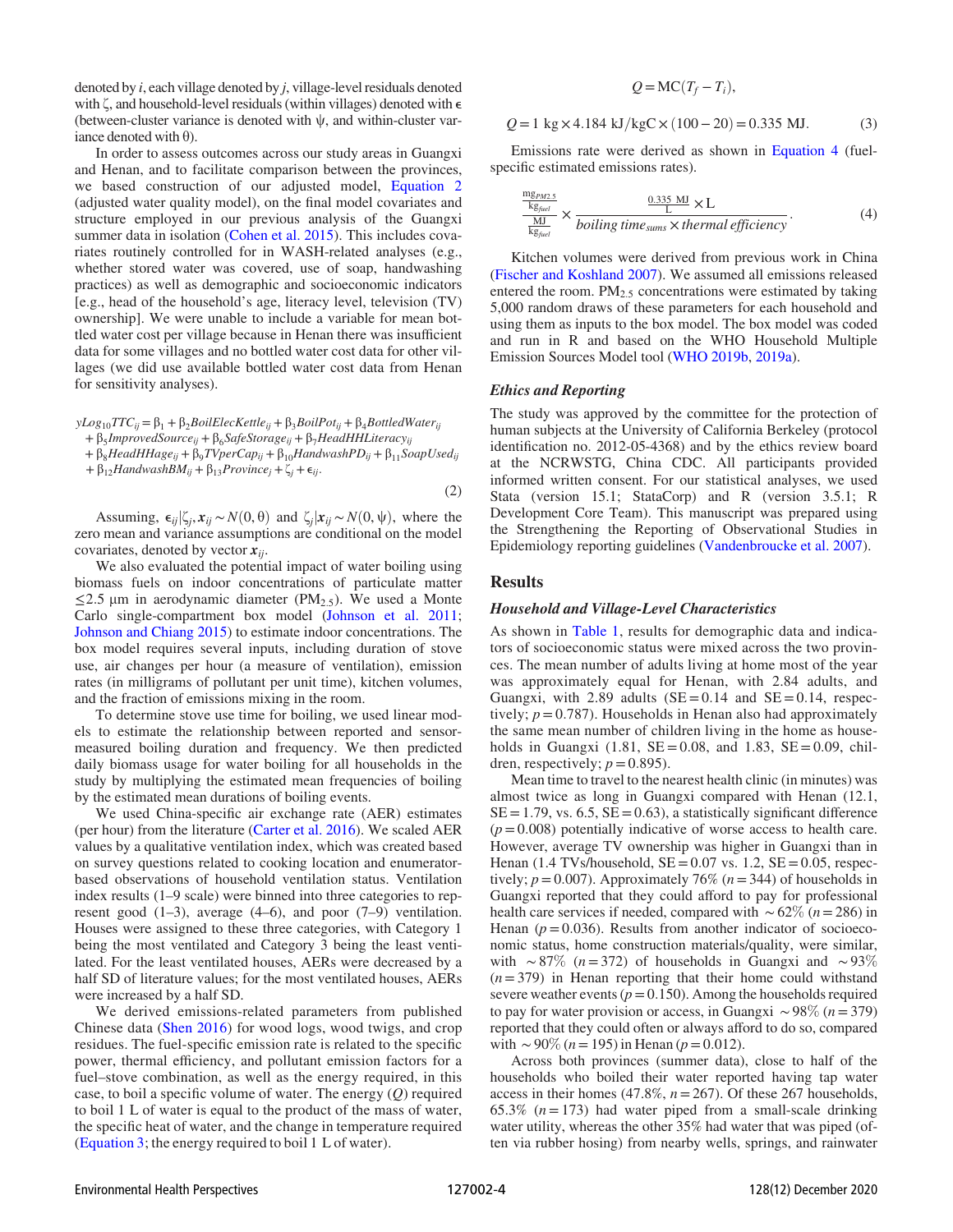<span id="page-4-0"></span>Table 1. Summary of key household characteristics by province (summer data).

|                                                               | Guangxi                   | Henan                     | Totals                    |
|---------------------------------------------------------------|---------------------------|---------------------------|---------------------------|
| HoH gender $[n \, (\%)]$                                      |                           |                           |                           |
| Male                                                          | 373 (83.3)                | 352 (75.5)                | 725 (79.3)                |
| Female                                                        | 54(12.1)                  | 94(20.2)                  | 148 (16.2)                |
| Jointly headed (male and female)                              | 21(4.7)                   | 20(4.3)                   | 41 (4.5)                  |
| Total                                                         | 448 (100.0)               | 466 (100.0)               | 914 (100.0)               |
| HoH age $(y)$ [mean $(SD)$ ]                                  |                           |                           |                           |
| $HoH$ age $(y)$                                               | 52.4 (12.5)               | 53.3 (12.4)               | 52.9 (12.4)               |
| Persons living in household                                   |                           |                           |                           |
| $>9$ months/y [age (y)]                                       |                           |                           |                           |
| [mean (SD)]                                                   |                           |                           |                           |
| Adults $(\geq 18)$                                            | 2.89(1.4)                 | 2.84(1.2)<br>1.81(0.9)    | 2.86(1.34)                |
| Children $(<18)$<br>HoH marital status $[n \ (\%)]$           | 1.83(1.3)                 |                           | 1.82(1.1)                 |
| Married                                                       | 395 (90.8)                | 381 (90.9)                | 776 (90.9)                |
| Single                                                        | 9(2.1)                    | 12(2.9)                   | 21 (2.5)                  |
| Divorced                                                      | 1(0.2)                    | 7(1.7)                    | 8 (0.9)                   |
| Widowed                                                       | 30(6.9)                   | 19 (4.5)                  | 49 (5.7)                  |
| Total                                                         | 435 (100.0)               | 419 (100.0)               | 854 (100.0)               |
| HoH is literate or semiliterate                               |                           |                           |                           |
| $[n \left( \% \right)]$                                       |                           |                           |                           |
| No                                                            | 51 (11.5)                 | 125 (27.4)                | 176 (19.6)                |
| Yes                                                           | 392 (88.5)                | 331 (72.6)                | 723 (80.4)                |
| Total                                                         | 443 (100.0)               | 456 (100.0)               | 899 (100.0)               |
| HH can afford professional health<br>care services $[n (\%)]$ |                           |                           |                           |
| N <sub>0</sub>                                                | 106(23.6)                 | 179 (38.5)                | 285(31.1)                 |
| Yes                                                           | 344 (76.4)                | 286 (61.5)                | 630 (68.9)                |
| Total                                                         | 450 (100.0)               | 465 (100.0)               | 915 (100.0)               |
| TV ownership [mean (SD)]                                      |                           |                           |                           |
| TVs per HH<br>TVs per capita (by HH population)               | 1.41(0.8)<br>0.51(0.4)    | 1.16(0.5)<br>0.40(0.3)    | 1.28(0.7)<br>0.45(0.4)    |
| Travel time to nearest health clinic                          |                           |                           |                           |
| $(min)$ [mean $(SD)$ ]<br>Reported travel time                |                           |                           |                           |
| Home can withstand severe                                     | 12.08 (13.9)              | 6.51(7.6)                 | 9.25(11.5)                |
| weather/storms $[n (\%)]$                                     |                           |                           |                           |
| No                                                            | 55 (12.9)                 | 30(7.3)                   | 85 (10.2)                 |
| Yes                                                           | 372 (87.1)                | 379 (92.7)                | 751 (89.8)                |
| Total                                                         | 427 (100.0)               | 409 (100.0)               | 836 (100.0)               |
| Fuel type/classification used for                             |                           |                           |                           |
| boiling water $[n (\%)]$                                      |                           |                           |                           |
| Clean fuels (electricity and gas)                             | 144 (65.5)                | 132 (38.9)                | 276 (49.4)                |
| Coals                                                         | 0(0.0)                    | 13(3.8)                   | 13(2.3)                   |
| Wood                                                          | 72 (32.7)                 | 177(52.2)                 | 249 (44.5)                |
| Crop residue                                                  | 4(1.8)                    | 17(5.0)                   | 21(3.8)                   |
| Total                                                         | 220 (100.0)               | 339 (100.0)               | 559 (100.0)               |
| Adults often or always wash hands                             |                           |                           |                           |
| post-defecation $[n (\%)]$                                    |                           |                           |                           |
| No                                                            | 46(10.3)                  | 119 (25.6)                | 165(18.1)                 |
| Yes<br>Total                                                  | 402 (89.7)<br>448 (100.0) | 346 (74.4)<br>465 (100.0) | 748 (81.9)<br>913 (100.0) |
| Enumerator-observed soap likely                               |                           |                           |                           |
| used for handwashing $[n (\%)]$                               |                           |                           |                           |
| No                                                            | 258 (57.7)                | 178 (38.8)                | 436 (48.1)                |
| Yes                                                           | 189 (42.3)                | 281 (61.2)                | 470 (51.9)                |
| Total                                                         | 447 (100.0)               | 459 (100.0)               | 906 (100.0)               |
| Primary drinking water source is an                           |                           |                           |                           |
| improved source $[n (%)]^a$                                   |                           |                           |                           |
| No                                                            | 234 (52.3)                | 177 (38.1)                | 411 (45.1)                |
| Yes                                                           | 213 (47.7)                | 288 (61.9)                | 501 (54.9)                |
| Total                                                         | 447 (100.0)               | 465 (100.0)               | 912 (100.0)               |
| HH can afford to pay for water                                |                           |                           |                           |
| provision or access $[n (\%)]$                                |                           |                           |                           |
| No, rarely, or sometimes                                      | 9(2.3)                    | 22 (10.1)                 | 31 (5.1)                  |
| Often or always                                               | 379 (97.7)                | 195 (89.9)                | 574 (94.9)                |
| Total                                                         | 388 (100.0)               | 217 (100.0)               | 605 (100.0)               |

Note: HH, household; HoH, head of household; SD, standard deviation; TV, television. <sup>a</sup>The Joint Monitoring Program defined improved sources as public taps or standpipes, tube wells or boreholes, protected dug wells, protected springs, rainwater collection, and piped household water connections ([WHO/UNICEF 2014\)](#page-12-7).

harvesting cisterns. Of the households that boiled their drinking water, in  $\sim$  47% (n= 257) water was typically boiled by female members of the household who were  $\geq$  15 years of age (Table S1). Reported handwashing post-defecation was relatively high in both provinces, with ~90% ( $n = 402$ ) of households in Guangxi and  $\sim$  74% ( $n = 346$ ) in Henan reporting that adults always or often did so ( $p = 0.006$ ). Overall, across both provinces a slim majority  $(\sim 55\%; n = 501)$  of study households reported having a drinking water source classified as improved by the WHO/United Nations International Children's Fund (UNICEF) Joint Monitoring Program [\(WHO/UNICEF 2014](#page-12-7)) ([Table 1\)](#page-4-0). However, TTC counts and concentrations were not significantly lower for improved sources compared with unimproved sources (Figure S3), a phenomenon observed elsewhere as well [\(Bain et al. 2014a](#page-11-13)).

With regard to HWT, on average (excluding winter subsample data) 61.4% ( $n = 559$ ) of households boiled their water, with the majority using pots to do so,  $29.7\%$  ( $n=270$ ) consumed bottled water, and 8.9%  $(n=81)$  drank untreated water [\(Table 2](#page-5-0)). Across a number of variables, there was a considerable degree of variation both within and between villages, as well as between provinces; this was the case with HWT use generally, and with bottled water use especially ([Figure 1](#page-5-1)). We also observed differences in HWT use trends as they related to the head of the household's age [\(Figure 2](#page-6-0)) and by household size (Figure S4). (Source data for figures presented in the main text and supplemental material are provided in Supplemental Material, "Source Data for Figures Presented in the Main Text and Supplemental Material").

## HWT, Drinking Water Quality, and Reported Diarrhea

Compared with untreated samples, geometric mean TTC concentrations were 83% lower for water boiled with electric kettles and pots, and 63% lower for bottled water samples (details and comparison with arithmetic means and with Guangxi winter data included in Table S2). Unadjusted associations between HWT methods and TTC from the summer data in both provinces [\(Figure 3\)](#page-6-0) show that households boiling their water (with either electric kettles or pots) had lower TTC concentrations than those households using bottled or untreated water (for results with Guangxi winter data included, see Figure S5). Self-reported data on the costs for bottled water (19 L bottles) revealed that bottled water cost significantly less (on average) in Guangxi than in Henan [renminbi (RMB) 7.6,  $SE = 0.45$ , vs. RMB 3.7,  $SE = 0.17$ , respectively;  $p < 0.0001$ ], although we observed no association between the cost and quality  $(Log<sub>10</sub>TTCMPN/100$  mL) of bottled water in either province [\(Figure 4](#page-7-0)).

The null model results ([Table 3\)](#page-7-1) show that before controlling for covariates known to be associated with drinking water quality, compared with those using untreated water (the reference group) water samples from households using electric kettles and boiling with pots were associated with more than a half-log reduction in TTC concentrations. After controlling for key WASH-related and other covariates in the adjusted model, the log reductions in TTC observed for both boiling methods and bottled water remained statistically significant and similar to those in the unadjusted (null) model (for a comparison with adjusted model results with bottled water cost included, and with maximum likelihood estimation, see Tables S3 and S4, respectively). As shown in [Figure 5](#page-7-0), we observed notable regional and seasonal differences in trends for TTC concentrations by HWT method, such that observed TTC contamination was lower, overall, in Henan Province.

In Guangxi Province, the mean median temperature in the home cooking areas of households in the four villages during the winter data collection period (December 2013 to January 2014) was  $14.2^{\circ}$ C (*n* = 47) as measured by the SUMs iButtons (see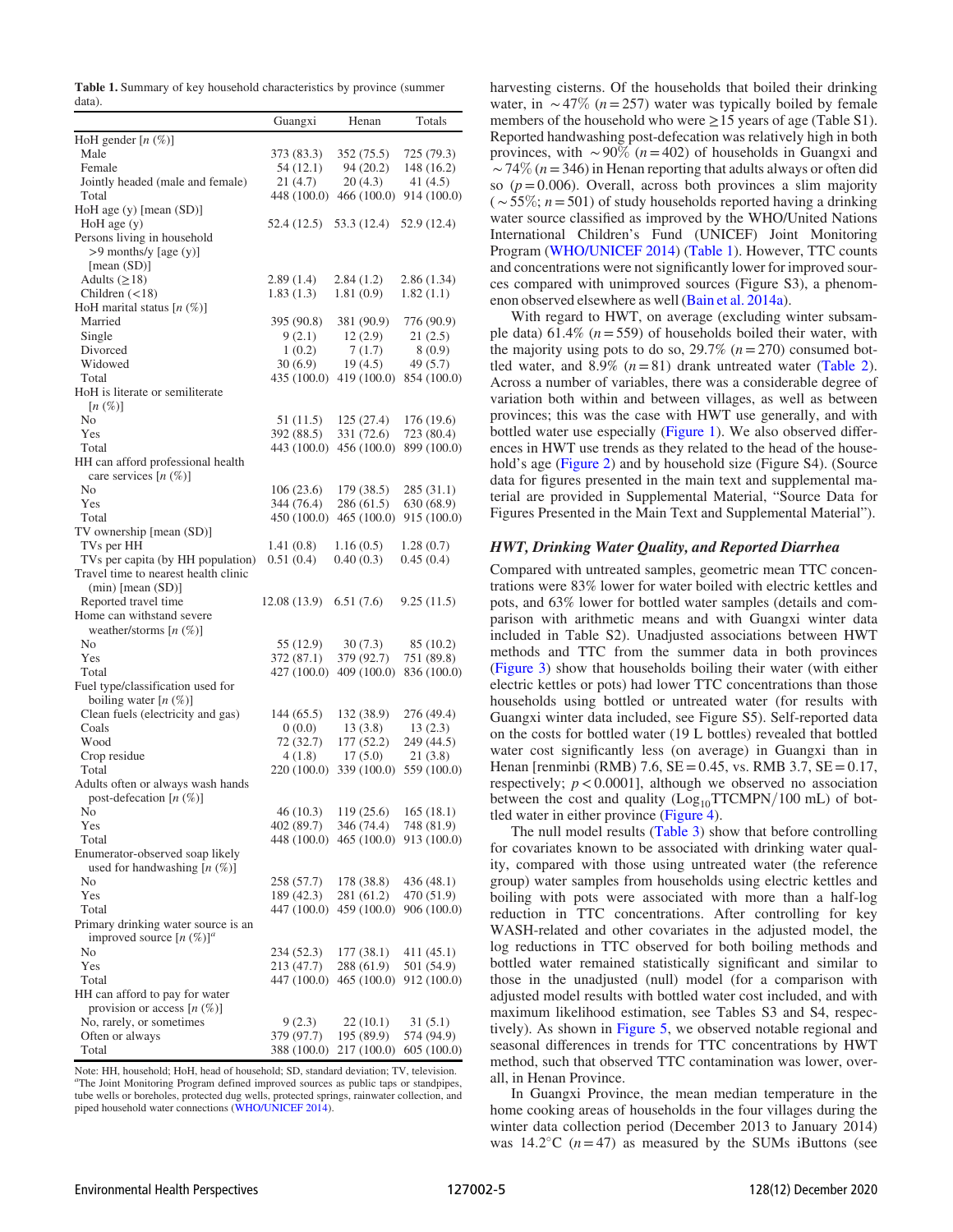<span id="page-5-1"></span><span id="page-5-0"></span>Table 2. Summary of household water treatment (HWT) use by province and season.

|                 | Guangxi               |                       | Henan                       | Guangxi and Henan             |  |
|-----------------|-----------------------|-----------------------|-----------------------------|-------------------------------|--|
|                 | Summer data $[n (%)]$ | Winter data $[n (%)]$ | Summer data only $[n (\%)]$ | Summer data only $[n \ (\%)]$ |  |
| HWT method      |                       |                       |                             |                               |  |
| Boil            | 217(48.7%)            | 86 (73.5%)            | 342 (73.7%)                 | 559 (61.4%)                   |  |
| <b>Bottled</b>  | 154 (34.5%)           | 11 $(9.4\%)$          | $116(25.0\%)$               | 270 (29.7%)                   |  |
| Untreated       | 75 (16.8%)            | $20(17.1\%)$          | $6(1.3\%)$                  | 81 (8.9%)                     |  |
| Total           | 446 (100)             | 117 (100%)            | 464 (100%)                  | $910(100\%)$                  |  |
| Boiling method  |                       |                       |                             |                               |  |
| Electric kettle | $125(28.0\%)$         | 72 (61.5%)            | $117(25.2\%)$               | $242(26.6\%)$                 |  |
| Metal pot       | $92(20.6\%)$          | 14 (12.0%)            | 225 (48.5%)                 | 317 (34.8%)                   |  |

Table S5 for additional detail). In the four Guangxi villages for which data were collected in both the summer and winter, bottled water use remained similar across seasons  $(n=10 \text{ and } n=11)$ households, respectively), but total boiling appeared to increase from 62.4% ( $n = 73$ ) in the summer to 73.5% ( $n = 86$ ) in the winter, with most of the winter boiling done with electric kettles  $[61.5\% (n=72), \text{vs. } 36.8\% (n=43) \text{ in the summer; Figure S6}].$ 

As TTC counts increase, generally speaking, so too does the expected risk of pathogenic infection ([WHO 1997](#page-12-42)). The WHO's standard for microbiological safety is no detectable  $TTC/100$  mL [\(WHO 2011\)](#page-12-31). The China CDC also considers TTC samples below the detection limit as microbiologically safe [\(MoH 2006b](#page-12-30)). In [Figure 6,](#page-8-0) the stacked bars display TTC concentrations divided into categories based on likely health risk [\(WHO 1997\)](#page-12-42) and the percentage of households in each risk category by HWT method (at counts of  $1-9$  MPN/100 mL, drinking water is often considered to be low risk for most people, excluding children  $<$ 5 years of age, the elderly, and the immunocompromised).

Restricting our analysis to the Henan and Guangxi summer data, compared with boiling, households that reported consuming untreated water were more than four times as likely to have TTC detected in their drinking water samples  $\{RR = 4.58 \}$  [95% confidence interval (CI): 3.45, 6.06];  $p < 0.001$ }, and those consuming bottled water were just under four times more likely [RR = 3:93 (95% CI: 3.08, 5.03);  $p < 0.001$ ]. Overall, based on the summer data, 14.6% ( $n = 35$ ) of the households using electric kettles and 11.7% ( $n = 37$ ) of those boiling with pots had some level of TTCs detected, compared with 50.9% ( $n=136$ ) of the households using bottled water and 59.3%  $(n=48)$  of those consuming untreated water. RRs for having TTCs detected are shown in [Table 4](#page-8-1) for households boiling their water with any method, boiling with electric kettles, boiling with pots, or consuming bottled water (compared with those drinking untreated water, see Table S6 for underlying data). As can be seen, across Guangxi and Henan, boiling with electric kettles or pots was associated with substantial and statistically significant reductions in the risk of TTC detection (∼75% and  $~\sim 80\%$ , respectively;  $~\sim 78\%$  overall). The reduced risk for those consuming bottled water (∼14%) was not statistically significant.

The reported 2-wk diarrhea incidence based on the summer data from both provinces was 5.3% ( $n=48$ ) overall, with a higher reported incidence in Henan Province  $(6.7\%, n=31)$  than in Guangxi (3.8%,  $n = 17$ ;  $p = 0.047$ ). Although these studies were not powered for reported diarrhea outcomes, we note that the risk associated with using any method of HWT was lower than for those consuming untreated water, and households that reported using electric kettles had a slightly larger reduction in risk  $({\sim}20\%)$  compared with those boiling with pots or using bottled water, although none of these associations were statistically



Figure 1. Proportion of households boiling drinking water and using bottled water by study village (summer data). The source data (number of households) are reported in Table S9.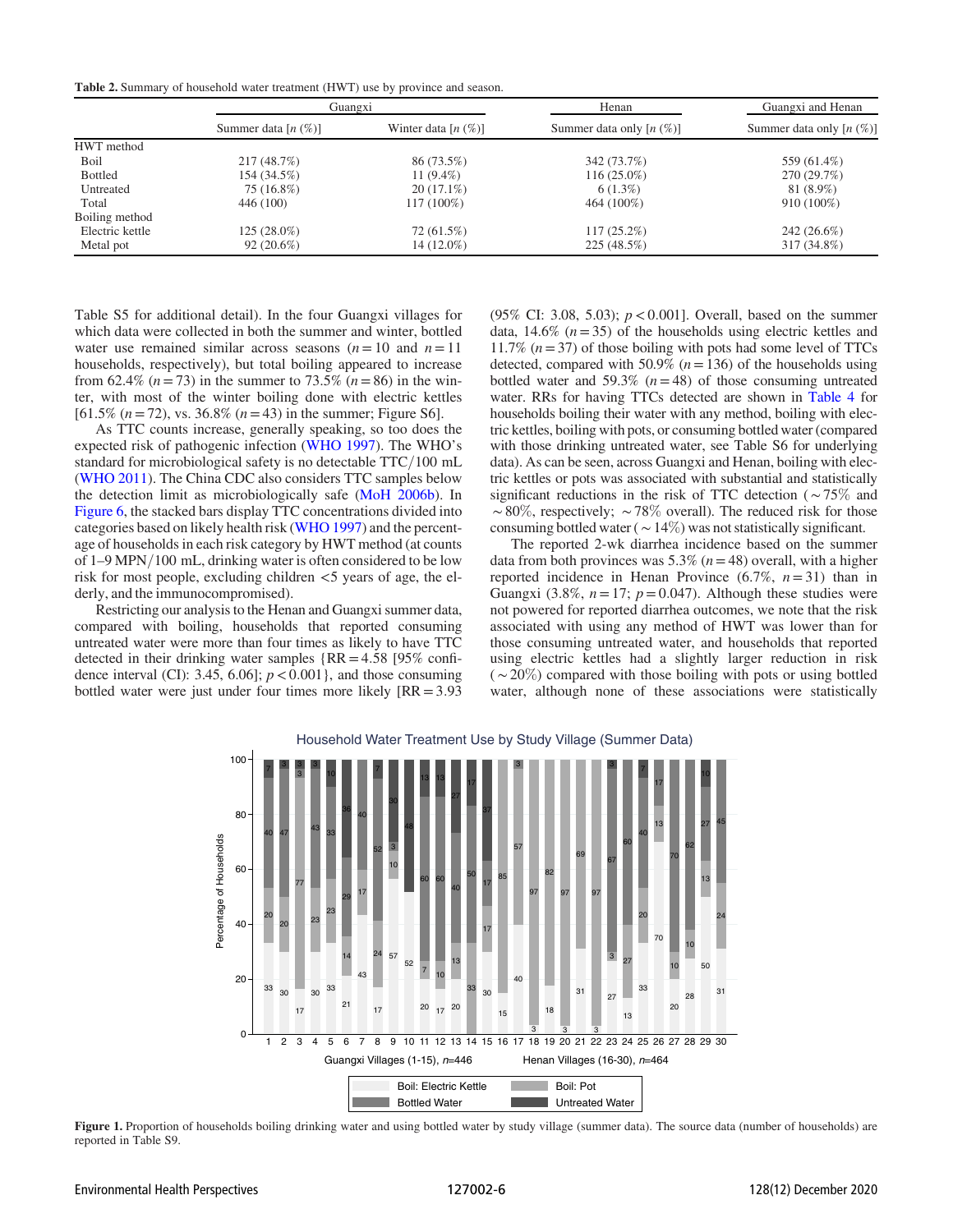<span id="page-6-0"></span>

Figure 2. Household water treatment use by head of household's age: Guangxi and Henan summer data. The source data (number of households) are reported in Table S10.

significant ([Table 4\)](#page-8-1). There was also no significant association between TTC detection in drinking water samples and reported diarrhea among survey respondents, with 12 cases out of the 255 households with TTCs detected, and 36 cases out of the 651 households with no TTC detected  $[RR = 0.85 \ (95\% \ CI: 0.45,$ 1.61);  $p = 0.619$ .

## Temperature Sensor Data and Boiling-Associated Air Pollution Concentrations

Self-reported boiling durations and frequencies from the Guangxi winter data were largely corroborated by the SUMs iButtons data (Bland-Altman and Passing-Bablok plots provided in Figure S7).



Figure 3. Geometric mean of Log<sub>10</sub> concentrations for total bacteria, total coliforms, and thermotolerant coliforms by household water treatment method (combined summer data from Guangxi and Henan Provinces). Bars represent 95% confidence intervals (CIs). Total bacteria: boil in electric kettles  $n = 240$ ; boil in pots  $n=316$ ; bottled water  $n=268$ ; untreated water  $n=81$ . Total coliforms: boil in electric kettles  $n=242$ ; boil in pots  $n=317$ ; bottled water  $n=269$ ; untreated water  $n=81$ . Thermotolerant coliforms: boil in electric kettles  $n=240$ ; boil in pots  $n=316$ ; bottled water  $n=267$ ; untreated water  $n=81$ . The source data are reported in Table S11.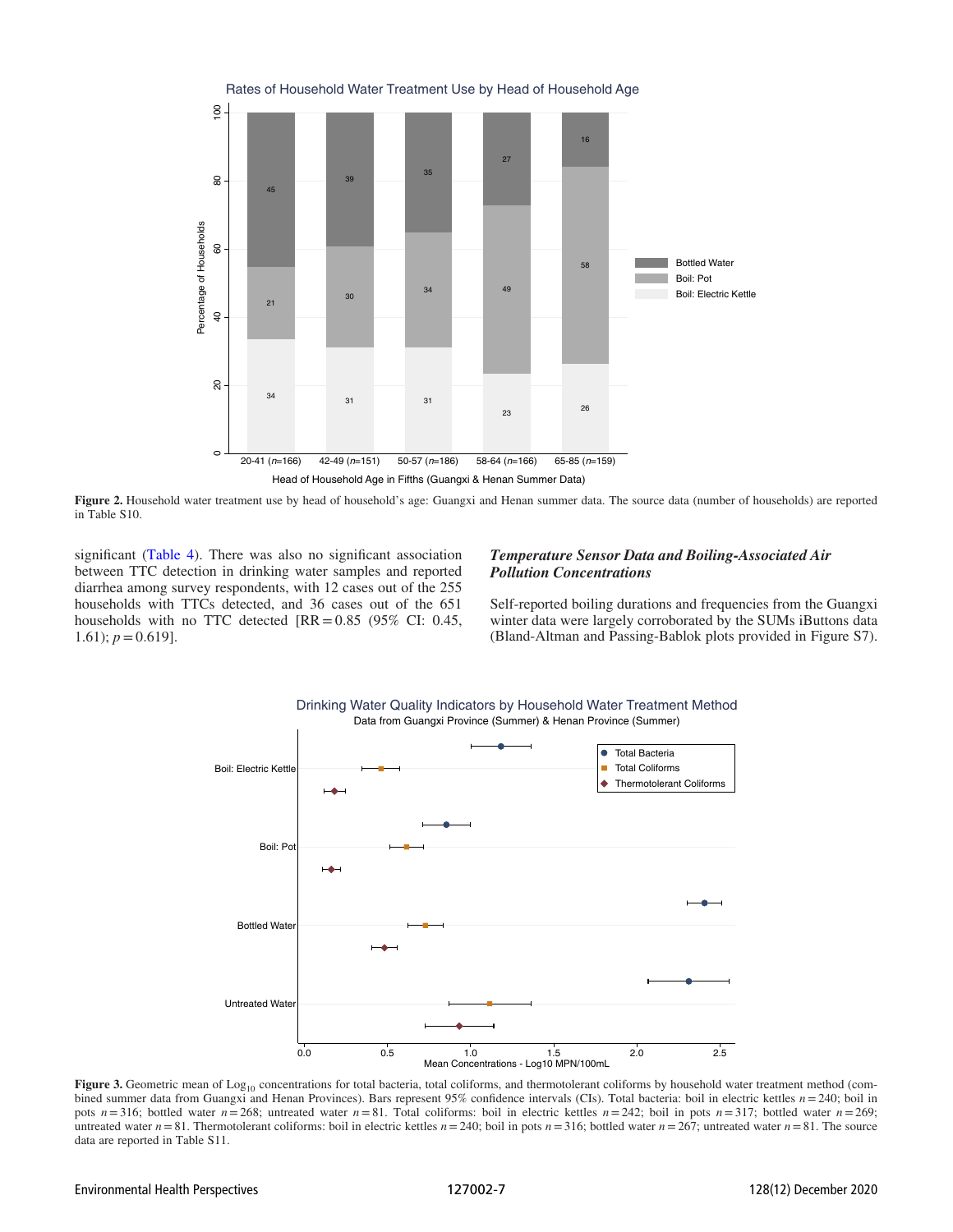<span id="page-7-0"></span>

Figure 4. Bottled water cost (19 L bottles) and quality [thermotolerant coliforms (TTCs)]: Guangxi and Henan summer data. Observations overlaid with polynomial smoothers and 95% confidence intervals. Jitter = 5. Note: RMB, renminbi.

For the 34 households with nonmissing paired data, the mean SUMs-based boiling duration was  $11.2 \text{ min}$  [SD = 7.6) compared with the survey-based reported mean duration of 8.9 min  $(SD = 8.1)$ . For boiling frequency (boiling events per day), the SUMs-based mean estimate was  $2.7/d$  (SD = 2.3) compared with the mean estimate from reported frequencies of  $1.8/d$  (SD = 1.3). This latter comparison, however, was arguably hindered by the relatively short (72 h) duration used to calculate mean boiling events/day, particularly for households with relatively infrequent boiling. Associations between observed and reported boiling duration and frequency data are shown in [Figure 7](#page-9-0).

SUMs-recorded boiling durations were significantly longer for households boiling with pots vs. those using electric kettles, at 16.3 and 8.7 min, respectively ( $SE = 2.6$  and  $SE = 0.90$ , without adjustment for clustering, respectively;  $p = 0.016$ ). Self-

<span id="page-7-1"></span>Table 3.  $Log<sub>10</sub>$  thermotolerant coliform coefficients (TTCs) from the null and adjusted models for Guangxi and Henan summer data.

|                                      | Null model        | Adjusted model    |
|--------------------------------------|-------------------|-------------------|
| Fixed part                           |                   |                   |
| Boil with electric kettle (vs. no)   | $-0.63(0.08)$ *** | $-0.66(0.08)$ *** |
| Boil with pot (vs. no)               | $-0.57(0.08)$ *** | $-0.58(0.09)$ *** |
| Drink bottled water (vs. no)         | $-0.36(0.08)$ *** | $-0.39(0.08)$ *** |
| Improved water source (vs. no)       |                   | 0.01(0.05)        |
| Safe water storage (vs. no)          |                   | 0.03(0.07)        |
| HH head is literate (vs. no)         |                   | $-0.03(0.06)$     |
| HH head's age (10-y steps)           |                   | 0.00(0.00)        |
| TVs by HH population                 |                   | $-0.02(0.06)$     |
| Handwashing post-defecation (vs. no) |                   | $-0.05(0.10)$     |
| Soap likely used (vs. no)            |                   | $-0.06(0.04)$     |
| Handwashing before meals (vs. no)    |                   | $-0.10(0.10)$     |
| Province (Guangxi = $0$ Henan = 1)   | $-0.31(0.05)$ *** | $-0.29(0.07)$ *** |
| Intercept                            | $0.97(0.07)$ ***  | $1.07 (0.17)$ *** |
| Random part                          |                   |                   |
| Between-level square root of $\psi$  | 0.09(0.03)        | 0.14(0.03)        |
| Within-level square root of $\theta$ | 0.57(0.01)        | 0.55(0.01)        |
| Model comparison                     |                   |                   |
| Log-likelihood                       | $-790.1$          | $-638.2$          |
| n                                    | 904               | 732               |

Note: Values are  $Log_{10}TTC \beta$  coefficients with standard errors (SEs) in parentheses. The square root of  $\psi$  and the square root of  $\theta$  are the between-cluster and within-cluster standard deviation, with SE in parentheses. As the model fit improves, the log-likelihood tends to decrease. Improved water source classifications were based on Joint Monitoring Program definitions at the time of the study ([WHO/UNICEF 2014\)](#page-12-7). —, not applicable; HH, household; TV, television.  $*$ ,  $p$  < 0.05;  $^{**}$ ,  $p$  < 0.01;  $^{***}$ ,  $p$  < 0.001. reported boiling durations in Guangxi and Henan during the summer largely reflected the subsample of paired Guangxi winter survey and SUMs iButtons data in that the mean boiling duration for electric kettle users of 7.6 min was significantly smaller than the mean of 18.8 min for those households boiling water with pots ( $SE = 0.38$  and  $SE = 0.88$ , respectively;  $p < 0.001$ ).

Reported mean daily boiling frequency from the combined summer data was higher for households using electric kettles, at 1.76/d, than for those using pots, at 1.52/d, although the difference was not statistically significant ( $SE = 0.20$  and  $SE = 0.11$ , respectively;  $p = 0.236$ ). The estimated mean total time used for boiling per day in both provinces during the summer (i.e., reported daily boiling frequency multiplied by reported boiling duration) was significantly longer for households boiling with pots, at an average of 30.1 min per day, compared with those using electric kettles, at an average of 12.6 min per day  $(SE = 3.32$  and  $SE = 1.00$ , respectively;  $p < 0.001$ ). Of the



Figure 5. Geometric mean of thermotolerant coliforms (TTCs) concentrations by household water treatment method, province, and season. Bars represent 95% confidence intervals. Boil in electric kettles: Guangxi summer  $n = 123$ , winter  $n = 69$ ; Henan  $n = 117$ . Boil in pots: Guangxi summer  $n = 91$ , winter  $n = 13$ ; Henan  $n = 225$ . Bottled water: Guangxi summer  $n = 151$ , winter  $n= 11$ ; Henan  $n= 116$ . Untreated water: Guangxi summer  $n= 75$ , winter  $n = 18$ ; Henan  $n = 6$ . The summary data are reported in Table S12.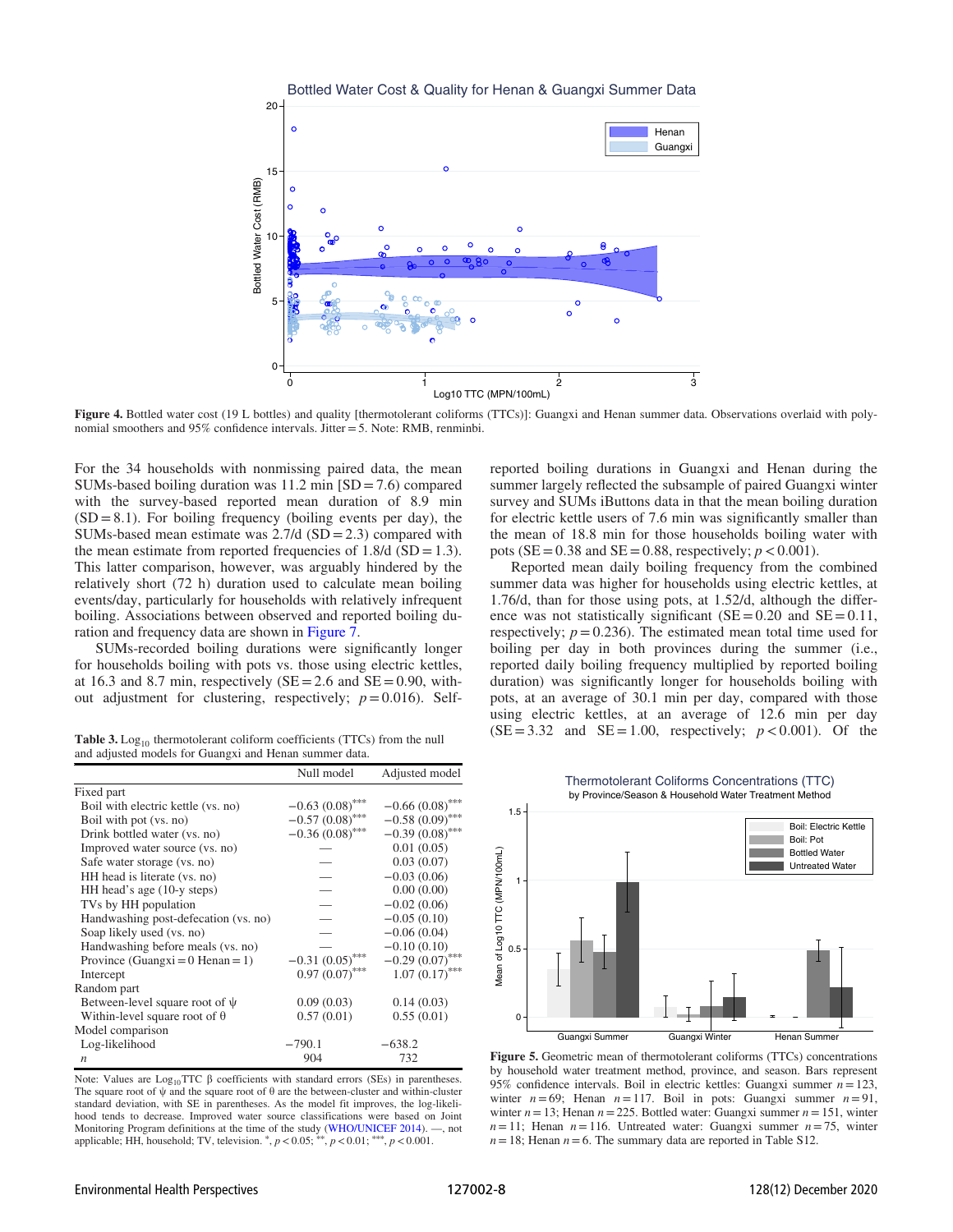<span id="page-8-0"></span>

Figure 6. Thermotolerant coliforms (TTCs) and generalized risk levels by household water treatment method, province, and season. Boil in electric kettles: Guangxi summer  $n = 123$ , winter  $n = 69$ ; Henan  $n = 117$ . Boil in pots: Guangxi summer  $n = 91$ , winter  $n = 13$ ; Henan  $n = 225$ . Bottled water: Guangxi summer  $n=151$ , winter  $n=11$ ; Henan  $n=116$ . Untreated water: Guangxi summer  $n=75$ , winter  $n=18$ ; Henan  $n=6$ ). Note: BEK, boil in electric kettles; BP, boil in pots; BW, bottled water; MPN, most probable number; Raw, untreated water.

households that boiled, a larger proportion of females  $\geq$ 15 years of age boiled water using different classes of solid fuels as compared with clean fuels (Figure S8).

The air pollution box model was run for  $\sim$  80% of the 276 households that reported using twigs, logs, or crop residues as their primary fuel for heating water. Details on model inputs and data sources are provided in [Table 5](#page-9-1). The  $\sim$  20% for which it was not run were missing survey-reported frequencies. An example histogram of output concentrations from the box model  $(n=5,000)$  from a randomly selected household is shown in Figure S9. Across both provinces, the estimated household PM<sub>2.5</sub> concentration arising from boiling water with biomass was 79  $\mu$ g/m<sup>3</sup> (SD = 21). Modeled summer concentrations due to boiling were significantly higher in Henan  $(84 \,\mu g/m^3)$ , SD = 24) than in Guangxi (66  $\mu$ g/m<sup>3</sup>, SD = 95; *p* < 0.001). Winter concentrations in Guangxi (87  $\mu$ g/m<sup>3</sup>, SD = 12) were significantly higher than the mean summer concentrations. Concentration estimates by province and season are shown in [Figure 8](#page-10-0) and Table S7 (and by fuel type and ventilation category in Table S8).

## **Discussion**

Overall, our results for both regions of rural China suggest that households who boiled their drinking water had significantly

<span id="page-8-1"></span>Table 4. Risk ratios for thermotolerant coliform coefficient (TTC) detection and reported diarrhea by household water treatment (HWT) method (Guangxi and Henan summer data).

|                      | <b>TTC</b> detected |            | Diarrhea reported |            |  |  |
|----------------------|---------------------|------------|-------------------|------------|--|--|
| HWT method           | RR (95% CI)         | $p$ -Value | RR (95% CI)       | $p$ -Value |  |  |
| Untreated water      | Ref <sup>a</sup>    |            | $Ref^{\alpha}$    |            |  |  |
| <b>Bottled</b> water | 0.86(0.69, 1.07)    | 0.189      | 0.85(0.32, 2.30)  | 0.753      |  |  |
| <b>Boil</b>          | 0.22(0.16, 0.29)    | < 0.001    | 0.84(0.33, 2.11)  | 0.712      |  |  |
| Boil: EK             | 0.25(0.17, 0.35)    | < 0.001    | 0.80(0.29, 2.21)  | 0.672      |  |  |
| Boil: pot            | 0.20(0.14, 0.28)    | < 0.001    | 0.87(0.33, 2.28)  | 0.776      |  |  |

Note: —, not applicable; CI, confidence interval; EK, electric kettle; Ref, reference; RR, risk ratio.

"Reference for unadjusted risk ratios (no TTC detected = 0; no diarrhea reported = 0). See Table S6 for source data

lower risks of exposure to waterborne pathogens compared with those consuming bottled or untreated water. Households boiling with electric kettles would also be expected to have lower HAP concentration exposures compared with those using solid fuels to boil water in pots. The post-boiling reductions in fecal indicator organisms (i.e., TTC) observed in our study are similar to those found in rural LMIC settings outside of China ([Clasen et al.](#page-11-14) [2008a](#page-11-14), [2008b](#page-11-15); [Rosa et al. 2010,](#page-12-43) [2014](#page-12-44)). These results are also in line with previously published findings ([Cohen et al. 2015,](#page-11-6) [2017](#page-11-7)), and offer additional evidence of the advantages of boiling with electric kettles as opposed to solid fuels.

Our findings also shed light on the likely impacts of shifting demographics in rural China. Across both provinces, for those households drinking treated water during the summer, younger heads of household appear more likely to use bottled water and older heads of household more likely to boil with pots ([Figure 2](#page-6-0)). There also appears to be a less pronounced trend that, for households boiling their water, younger heads of household are more likely to do so with electric kettles. In addition, looking at the Guangxi and Henan data, we see that as total household size increases (largely due to the presence of children) so too does the use of bottled water and, for those that boil, the use of electric kettles (Figure S4).

The relatively high degree of bottled water contamination we observed in both provinces is noteworthy. Our previous analysis in Guangxi showed that for those who boiled their water, income was a strong predictor of boiling with electric kettles rather than pots, and that income was also a strong predictor of bottled water use overall [\(Cohen et al. 2017](#page-11-7)). Analysis of data from a national survey of ∼34,000 rural households in China also found that income was a strong predictor of boiling with cleaner fuels, and that as family size increased, rates of electric kettle use also increased [\(Du et al.](#page-11-3) [2018a](#page-11-3)). These data, in the context of China's rising per capita income trajectory, and habit-formation in children, strongly suggest that bottled water use in rural China will continue to increase. This is problematic from a number of perspectives: In addition to drinking water, safe water is also needed for food preparation, cooking, and hygiene; there are safety concerns associated with the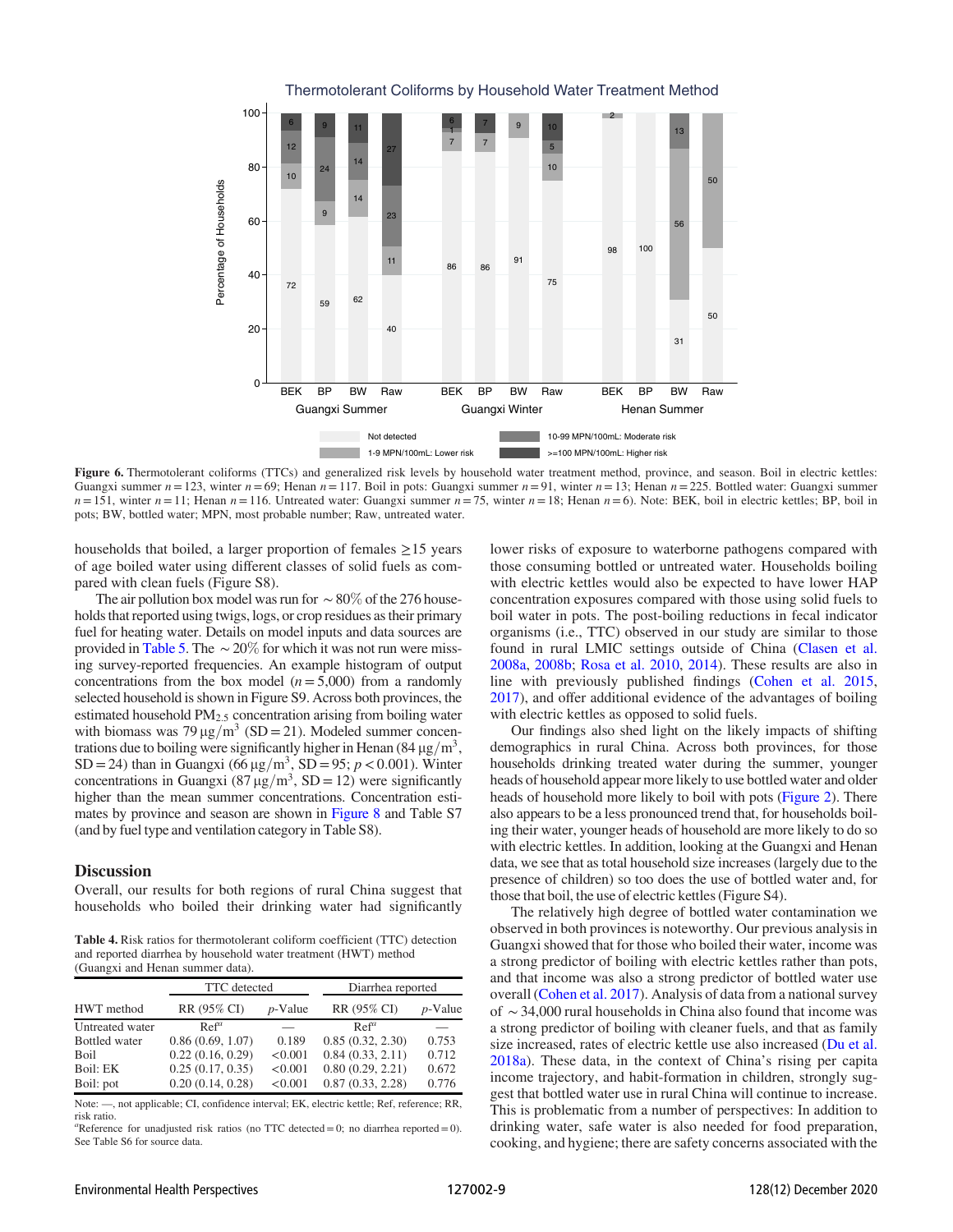<span id="page-9-0"></span>

Figure 7. Associations between measured/observed and reported/survey data for (A) average boiling durations and (B) daily frequencies of boiling (Guangxi winter data). Jitter = 2. The summary data are reported in Tables S13 and S14. Note: CI, confidence interval; SUM, stove use monitor.

consumption of contaminated bottled water; and the recurring costs of bottled water comprise a relatively large share of lowerincome household expenditures. The environmental health impacts of bottled water production, consumption, and associated plastic pollution are considerable ([Laville and Taylor 2017](#page-12-45)), and increasing reliance on bottled water in LMICs could potentially depress efforts to expand and improve piped water provision more broadly [\(Cohen and Ray 2018\)](#page-11-16).

The magnitude of the seasonal differences in TTC counts and concentrations indicates that the overall TTC concentrations were substantially lower during the cold and dry winter months compared with the hotter and wetter summer months, an observation supported by other research ([Kostyla et al. 2015](#page-12-26)). Temperature differences between the warmer and wetter summer months and

<span id="page-9-1"></span>Table 5. Parameters used in the single-compartment Monte Carlo box model to estimate indoor  $PM_{2.5}$  concentrations related to boiling water with biomass fuels.

| Parameter                            | Category      | Unit                 | Mean | Min  |      | Max COV |
|--------------------------------------|---------------|----------------------|------|------|------|---------|
| $AER^a$                              |               | $h^{-1}$             | 18.1 | 3    | 60   | 0.5     |
| Kitchen volume <sup>b</sup>          |               | m <sup>3</sup>       | 32.3 | 12   | 61.2 | 0.5     |
| Emissions entering<br>room           |               |                      | 1    | 1    |      |         |
| Cooking energy<br>required           |               | MJ-delivered         | 0.46 | 0.11 | 1.1  | 0.7     |
| Stove power                          |               | $KJ s^{-1}$          |      |      |      |         |
| Thermal                              | Wood (log)    | %                    | 18   |      |      | 0.3     |
| efficiency <sup><math>c</math></sup> | Wood (twigs)  | %                    | 14   |      |      | 0.1     |
|                                      | Crop residues | %                    | 16   |      |      | 0.3     |
| PM emission                          | Wood (log)    | $g kg^{-1}$          | 1.8  |      |      | 0.7     |
| factor $c$                           | Wood (twigs)  | $g\,kg^{-1}$         | 2.6  |      |      | 0.3     |
|                                      | Crop residues | $g\,kg^{-1}$         | 5.6  |      |      | 0.6     |
| Fuel energy                          | Wood (log)    | $g$ MJ <sup>-1</sup> | 18   |      |      | 0.1     |
| content <sup>c</sup>                 | Wood (twigs)  | $g$ MJ <sup>-1</sup> | 17   |      |      | 0.1     |
|                                      | Crop residues | $g$ MJ <sup>-1</sup> | 16   |      |      | 0.1     |

Note: Default values used as described by Johnson et al. ([2011\)](#page-12-36). —, not applicable; AER, air exchange rate; COV, coefficient of variation (the ratio of the standard deviation to the mean); max, maximum; min, minimum;  $PM_{2.5}$ , particulate matter  $\leq$ 2.5 µm in aerodynamic diameter.

 $^a$ Carter et al. (2016).

 $b^b$ Fischer and Koshland ([2007](#page-11-12)).  $\textdegree$ Shen [\(2016\)](#page-12-38).

the colder and drier winter months in Guangxi would be expected to impact both water boiling practices and levels of microbiological contamination in drinking water sources. Although the winter subsample  $(n = 120)$  was insufficiently powered for HWT use and TTC associations, the results suggest that the comparative effectiveness of electric kettles may be more difficult to detect in the winter, when baseline contamination exposure appears to be relatively low.

As far as we are aware, this study represents the first use of temperature sensors for the analysis and verification of self-reported boiling data. Our modeled household  $PM<sub>2.5</sub>$  concentrations (averaging 79  $\mu$ g/m<sup>3</sup>) suggest that boiling water with biomass contributes substantially to HAP in these areas of Guangxi and Henan. By way of comparison, a recent review of HAP measurements across China found an overall daily mean kitchen concentration of 338  $\mu$ g/m<sup>3</sup> across all fuel types (with a range of 62–1,944  $\mu$ g/m<sup>3</sup> for households using solid fuels) [\(Du et al. 2018b](#page-11-17)). A study in rural Henan Province found mean winter kitchen concentrations of  $307 \,\mathrm{\upmu g/m^3}$  for households using crop residues (with a maximum of 507  $\mu$ g/m<sup>3</sup>) ([Wu et al. 2015](#page-12-46)). However, the fraction of these concentrations attributable to boiling is unclear.

With regard to whom in the household most often boiled the drinking water, females  $\geq$  15 years of age usually boiled the water in 47%  $(n=101)$  of the households in Guangxi and 47%  $(n= 156)$  in Henan, and males  $\ge 15$  years of age did so in 12%  $(n= 26)$  and 12%  $(n= 41)$  of the households in Guangxi and Henan, respectively (Table S1). Our observations with regard to gender and fuel use suggest that females may have higher overall HAP exposure from boiling with solid fuels (Figure S8), but due to limitations inherent in our data, as well as the model-derived PM<sub>2.5</sub> estimates, our findings are only suggestive and warrant further investigation. To better understand boiling-based HAP exposure, future work could include more precise time–activity reconstruction and personal exposure assessment to better evaluate gender-based differences in HAP exposure due to boiling activities and to more precisely quantify and contextualize the relative impacts of boiling when it occurs before, after, or completely separate from cooking with solid fuels. More broadly, in China and other LMIC settings where boiling drinking water is a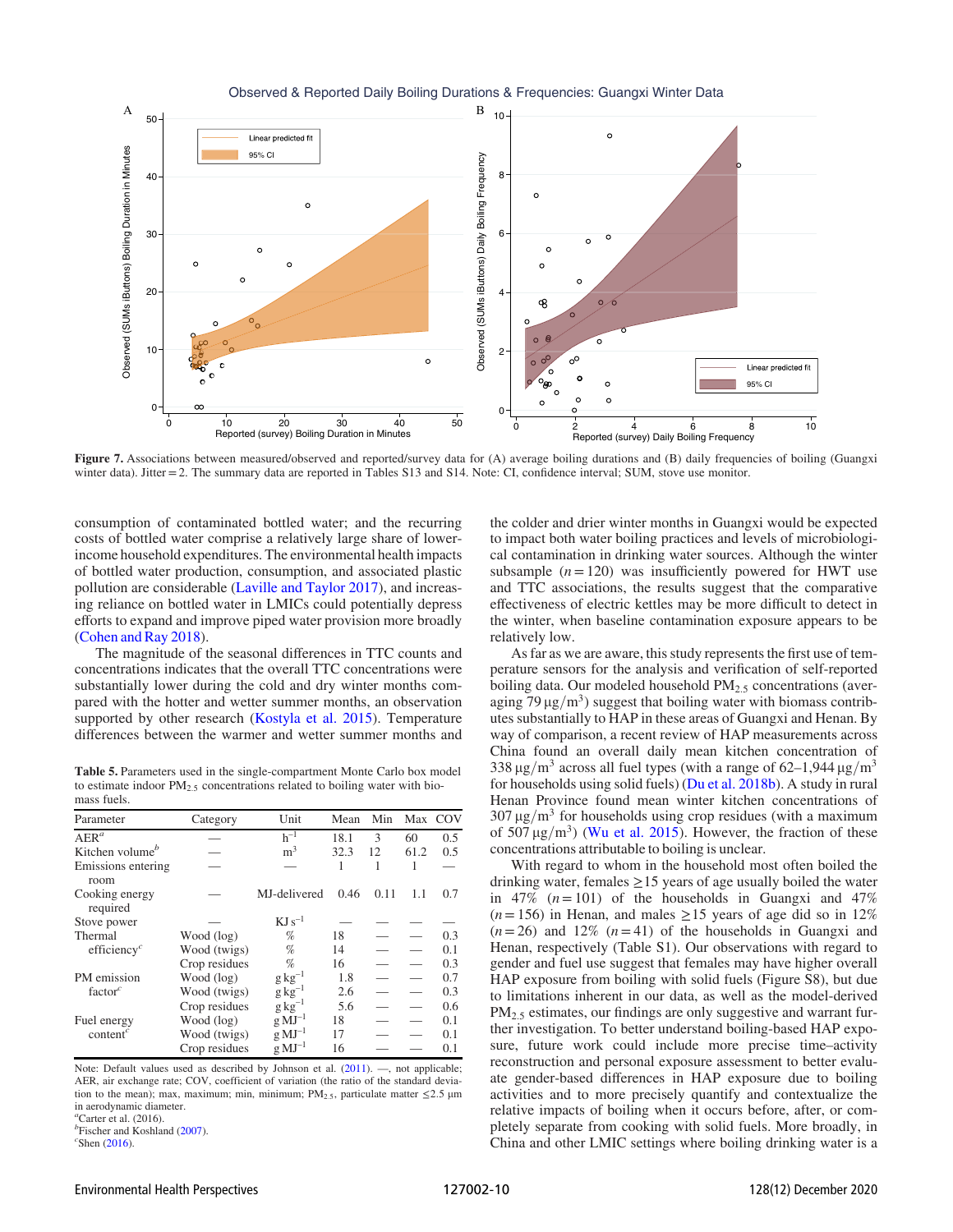<span id="page-10-0"></span>

Figure 8. Model-estimated boiling-induced mean air pollution concentrations  $(PM_{2.5})$  by fuel type for Guangxi (summer and winter) and Henan (summer) Provinces. The lower and upper box limits are the first and third quartiles. The upper and lower whiskers extend to the values 1.5 times the interquartile range from their respective limit. Data beyond the whiskers are plotted as individual points. Winter data were only available in Guangxi and only for log and twig fuel types. The summary data are reported in Excel Table S1. Note:  $PM_{2.5}$ , particulate matter  $\leq$ 2.5 µm in aerodynamic diameter.

common practice, more effort should be made to incorporate boiling into interventions promoting the use of cleaner fuels [\(Clasen](#page-11-18) [and Smith 2019](#page-11-18)).

Our study had a few limitations that moderated our conclusions. In both Guangxi and Henan the studies were powered to measure HWT and water quality outcomes but were underpowered to measure diarrhea-related outcomes; in addition, because our diarrhea incidence estimates were based on a 14-d recall period, they were subject to recall bias. In households that used large metal pots to heat their water, we placed the SUMs toward the top of the pot to reduce the risk of it falling off into cooking fires (see Figure S1); although we would still have sufficient data to identify heating curves, the maximum recorded temperatures might have been higher had the sensors been placed lower on the pots. Relatedly, most households using large pots to boil their water do not fill the pots completely before boiling, which could have impacted our estimates given the relatively small sample size for the SUMs data. With respect to our HAP estimates, we note that these concentrations, although relatively high, should be validated with direct measurements in homes [box model estimates of kitchen HAP in India, for example, were found to be higher than measured concentrations [\(Johnson et al. 2011\)](#page-12-36)]. Our models do not sufficiently represent HAP exposures given that we did not have data on whether those responsible for boiling water remained in close proximity to the pot during boiling or (more likely) had varying levels of HAP exposure over different boiling events. In addition, we did not control for tobacco smoking, a common habit among adult males in these regions.

## **Conclusions**

The community of nations, China included, is committed to SDG6, which calls for safe and affordable drinking water for all [\(UN 2019](#page-12-0)). As the largely null results from recent, rural-focused, large-scale WASH (using household-level chlorination) and nutrition intervention trials call into doubt some of the conventional wisdom with regard to household-based interventions [\(Pickering et al. 2019](#page-12-47); [Levy and Eisenberg 2019\)](#page-12-48) and as numerous previous studies have highlighted the challenges of achieving HWT product adoption and consistent use [\(Waddington et al.](#page-12-49) [2009](#page-12-49); [Figueroa and Kincaid 2010](#page-11-19); [Amrose et al. 2015](#page-11-20); [Rosa et al.](#page-12-44) [2014](#page-12-44)), the question of what works in rural regions without safe piped water remains an urgent one.

Although boiling is the only form of HWT widely used in LMICs, compared with other HWT methods such as chlorine or filters, safer methods of boiling remain relatively understudied and underpromoted in the safe water literature. Boiling has been shown to be associated with reductions in protozoal and viral infections as well as some bacterial infections and nonspecified diarrheal disease [\(Cohen](#page-11-1) [and Colford 2017](#page-11-1)). Our findings suggest that in regions where boiling is already common and electricity access is widespread, the promotion of safer, electricity-based, boiling methods may represent a suboptimal but pragmatic means of expanding affordable safe water access—and partially reducing HAP—until centralized, or decentralized, safe and affordable drinking water is reliably available.

At a global level, rates of bottled water use in LMICs are increasing rapidly and, in recent years, have come to outpace bottled water consumption in high-income countries ([Cohen and](#page-11-16) [Ray 2018](#page-11-16)). In a recent publication, the WHO/UNICEF Joint Monitoring Program acknowledged that more work is needed to assess the microbiological safety of bottled water in areas where it is relied upon as a primary source for drinking ([WHO/UNICEF](#page-12-1) [2019](#page-12-1)). Our findings here support these objectives but also highlight the extent to which bottled water has the potential to displace existing and potential sources of safe drinking water in many regions, especially as per capita incomes increase.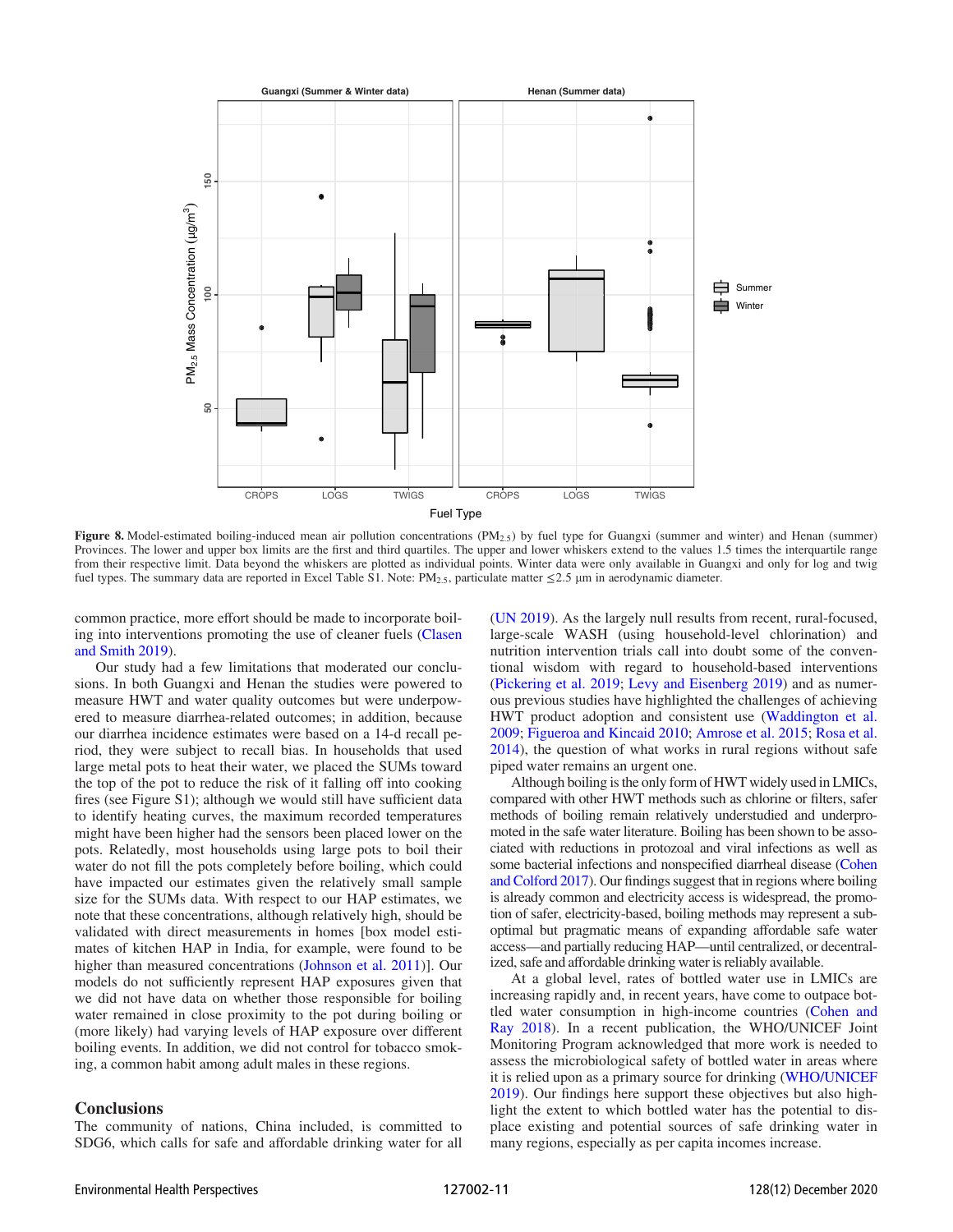In conclusion, these findings contribute to the relatively limited boiling-focused HWT research literature generally—and to the few such studies focused on boiling, fuel use, and HAP in particular—and contribute substantially to the scarce literature on HWT in rural China. The results from Henan substantiate our previous findings as to the comparative advantages of boiling with electric kettles in Guangxi. Taken together, these results indicate that in low-income regions where access to electricity is widespread, safer and more effective methods of boiling may offer an imperfect, but comparatively advantageous, stop-gap option for improving safe water access. More broadly, findings from both provinces highlight the growing reliance on bottled water (of questionable safety and high unit costs) in rural areas of China, and the attendant need for the global WASH community to engage with this issue more directly in order to safeguard and support efforts to achieve affordable safe water access for all.

#### Acknowledgments

A.C. led the design of the study protocols, assisted with data collection in Guangxi Province, wrote the first draft of the manuscript, analyzed the data, created the tables and figures, conducted the water quality–related modeling, and incorporated coauthor feedback into the final manuscript. A.P. conducted the air pollution modeling, created the associated figures, and contributed to writing the manuscript. Q.L. assisted A.C. with managing the Guangxi study, and led the data collection, data quality control, data entry, and study management in Henan Province; Q.L. also contributed to the final draft. Q.Z. helped manage study logistics, data entry, and management in Beijing, and contributed to results interpretation. H.L. reviewed the analysis methods and models and contributed to the final draft. G. Zhong organized and oversaw data collection in Guangxi and provided feedback on analysis results. G. Zhu organized and oversaw data collection in Henan and provided feedback on analysis results. J.M.C. advised on the study design and analyses and contributed to the final draft. K.R.S. advised on the air pollution–related protocols and associated analysis and models and contributed to the final draft. I.R. advised on the study design and analyses, framing of the study and manuscript, and contributed to writing the manuscript. Y.T. advised on the study design, was responsible for and oversaw the management of both studies in Guangxi and Henan, and contributed to results interpretation.

We thank the Chinese Center for Disease Control and Prevention (China CDC) staff in Guangxi and Henan as well as Z. Yang at UNICEF-China, the ERG Water Group, B. Arnold, P. Gochyyev, A. Hubbard, V. Resh, and J. Romm at UC Berkeley, and T. Rath at IFAD. Funding and support for this research was provided by the U.S. Environmental Protection Agency (<https://www.epa.gov>; STAR Fellowship 91744201-0) and the International Fund for Agricultural Development, a specialized United Nations agency [\(https://www.ifad.org/en/\)](https://www.ifad.org/en/). These funders had no role in study design, data collection and analysis, decision to publish, or preparation of the manuscript. Funding and support for data collection and water sample analyses were provided by the China CDC [\(http://www.chinacdc.cn](http://www.chinacdc.cn)).

We dedicate this article to the memory of our colleague, K.R. Smith, whose work and life benefited and inspired so many.

Due to legal restrictions, the National Center for Rural Water Supply Technical Guidance (NCRWSTG) and the China CDC do not allow raw data related to water quality to be made available in publicly accessible repositories. However, at the discretion of the NCRWSTG and China CDC, data may be made available on a case-by-case basis. Requests for data used in this study should be emailed to [yewuban@crwstc.org](mailto:yewuban@crwstc.org) with this article's title in the email subject line.

#### References

- <span id="page-11-20"></span>Amrose S, Burt Z, Ray I. 2015. Safe drinking water for low-income regions. Annu Rev Environ Resour 40(1):203–231, [https://doi.org/10.1146/annurev-environ-031411-](https://doi.org/10.1146/annurev-environ-031411-091819) [091819.](https://doi.org/10.1146/annurev-environ-031411-091819)
- <span id="page-11-13"></span>Bain R, Cronk R, Wright J, Yang H, Slaymaker T, Bartram J. 2014a. Fecal contamination of drinking-water in low- and middle-income countries: a systematic review and meta-analysis. PLoS Med 11(5):e1001644, PMID: [24800926](https://www.ncbi.nlm.nih.gov/pubmed/24800926), <https://doi.org/10.1371/journal.pmed.1001644>.
- <span id="page-11-0"></span>Bain RES, Wright JA, Christenson E, Bartram JK. 2014b. Rural:urban inequalities in post 2015 targets and indicators for drinking-water. Sci Total Environ 490:509– 513, PMID: [24875263,](https://www.ncbi.nlm.nih.gov/pubmed/24875263) [https://doi.org/10.1016/j.scitotenv.2014.05.007.](https://doi.org/10.1016/j.scitotenv.2014.05.007)
- <span id="page-11-11"></span>Carter E, Archer-Nicholls S, Ni K, Lai AM, Niu H, Secrest MH, et al. 2016. Seasonal and diurnal air pollution from residential cooking and space heating in the eastern Tibetan Plateau. Environ Sci Technol 50(15):8353–8361, PMID: [27351357](https://www.ncbi.nlm.nih.gov/pubmed/27351357), [https://doi.org/10.1021/acs.est.6b00082.](https://doi.org/10.1021/acs.est.6b00082)
- <span id="page-11-4"></span>Chafe ZA, Brauer M, Klimont Z, Van Dingenen R, Mehta S, Rao S, et al. 2014. Household cooking with solid fuels contributes to ambient  $PM_{2.5}$  air pollution and the burden of disease. Environ Health Perspect 122(12):1314–1320, PMID: [25192243,](https://www.ncbi.nlm.nih.gov/pubmed/25192243) <https://doi.org/10.1289/ehp.1206340>.
- <span id="page-11-14"></span>Clasen T, McLaughlin C, Nayaar N, Boisson S, Gupta R, Desai D, et al. 2008a. Microbiological effectiveness and cost of disinfecting water by boiling in semiurban India. Am J Trop Med Hyg 79(3):407–413, PMID: [18784234,](https://www.ncbi.nlm.nih.gov/pubmed/18784234) [https://doi.org/](https://doi.org/10.4269/ajtmh.2008.79.407) [10.4269/ajtmh.2008.79.407](https://doi.org/10.4269/ajtmh.2008.79.407).
- <span id="page-11-18"></span>Clasen T, Smith KR. 2019. Let the "A" in WASH stand for Air: integrating research and interventions to improve household air pollution (HAP) and water, sanitation and hygiene (WaSH) in low-income settings. Environ Health Perspect 127(2):25001, PMID: [30801220](https://www.ncbi.nlm.nih.gov/pubmed/30801220), [https://doi.org/10.1289/EHP4752.](https://doi.org/10.1289/EHP4752)
- <span id="page-11-15"></span>Clasen TF, Thao DH, Boisson S, Shipin O. 2008b. Microbiological effectiveness and cost of boiling to disinfect drinking water in rural Vietnam. Environ Sci Technol 42(12):4255–4260, PMID: [18605541](https://www.ncbi.nlm.nih.gov/pubmed/18605541), <https://doi.org/10.1021/es7024802>.
- <span id="page-11-8"></span>Cohen A. 2009. The Multidimensional Poverty Assessment Tool (MPAT): Design, Development and Application of a New Framework for Measuring Rural Poverty. Rome, Italy: United Nations International Fund for Agricultural Development.
- <span id="page-11-9"></span>Cohen A. 2010. The Multidimensional Poverty Assessment Tool: a new framework for measuring rural poverty. Dev Pract 20(7):887–897, [https://doi.org/10.1080/](https://doi.org/10.1080/09614524.2010.508111) [09614524.2010.508111](https://doi.org/10.1080/09614524.2010.508111).
- <span id="page-11-1"></span>Cohen A, Colford JM. 2017. Effects of boiling drinking water on diarrhea and pathogen-specific infections in low- and middle-income countries: a systematic review and meta-analysis. Am J Trop Med Hyg 97(5):1362–1377, PMID: [29016318,](https://www.ncbi.nlm.nih.gov/pubmed/29016318) [https://doi.org/10.4269/ajtmh.17-0190.](https://doi.org/10.4269/ajtmh.17-0190)
- <span id="page-11-16"></span>Cohen A, Ray I. 2018. The global risks of increasing reliance on bottled water. Nat Sustain 1(7):327–329, [https://doi.org/10.1038/s41893-018-0098-9.](https://doi.org/10.1038/s41893-018-0098-9)
- <span id="page-11-10"></span>Cohen A, Saisana M. 2014. Quantifying the qualitative: eliciting expert input to develop the Multidimensional Poverty Assessment Tool. J Dev Stud 50(1):35–50, <https://doi.org/10.1080/00220388.2013.849336>.
- <span id="page-11-6"></span>Cohen A, Tao Y, Luo Q, Zhong G, Romm J, Colford JM Jr, et al. 2015. Microbiological evaluation of household drinking water treatment in rural China shows benefits of electric kettles: a cross-sectional study. PLoS One 10(9):e0138451, PMID: [26421716](https://www.ncbi.nlm.nih.gov/pubmed/26421716), <https://doi.org/10.1371/journal.pone.0138451>.
- <span id="page-11-7"></span>Cohen A, Zhang Q, Luo Q, Tao Y, Colford JM Jr, Ray I. 2017. Predictors of drinking water boiling and bottled water consumption in rural China: a hierarchical modeling approach. Environ Sci Technol 51(12):6945–6956, PMID: [28528546](https://www.ncbi.nlm.nih.gov/pubmed/28528546), <https://doi.org/10.1021/acs.est.7b01006>.
- <span id="page-11-3"></span>Du W, Cohen A, Shen G, Ru M, Shen H, Tao S. 2018a. Fuel use trends for boiling water in rural China (1992–2012) and environmental health implications: a national cross-sectional study. Environ Sci Technol 52(21):12886–12894, PMID: [30290697,](https://www.ncbi.nlm.nih.gov/pubmed/30290697) <https://doi.org/10.1021/acs.est.8b02389>.
- <span id="page-11-17"></span>Du W, Li X, Chen Y, Shen G. 2018b. Household air pollution and personal exposure to air pollutants in rural China—a review. Environ Pollut 237:625–638, PMID: [29525629,](https://www.ncbi.nlm.nih.gov/pubmed/29525629) <https://doi.org/10.1016/j.envpol.2018.02.054>.
- <span id="page-11-19"></span>Figueroa ME, Kincaid DL. 2010. Social, cultural and behavioral correlates of household water treatment and storage. Center Publication HCI 2010-1: Health Communication Insights. 2010. Baltimore, MD: Johns Hopkins Bloomberg School of Public Health, Center for Communication Programs.
- <span id="page-11-12"></span>Fischer SL, Koshland CP. 2007. Daily and peak 1 h indoor air pollution and driving factors in a rural Chinese village. Environ Sci Technol 41(9):3121–3126, PMID: [17539514,](https://www.ncbi.nlm.nih.gov/pubmed/17539514) <https://doi.org/10.1021/es060564o>.
- <span id="page-11-2"></span>GBD 2017 Risk Factor Collaborators. 2018. Global, regional, and national comparative risk assessment of 84 behavioural, environmental and occupational, and metabolic risks or clusters of risks for 195 countries and territories, 1990–2017: a systematic analysis for the Global Burden of Disease Study 2017. Lancet 392(10159):1923–1994, PMID: [30496105](https://www.ncbi.nlm.nih.gov/pubmed/30496105), [https://doi.org/10.1016/S0140-6736\(18\)](https://doi.org/10.1016/S0140-6736(18)32225-6) [32225-6](https://doi.org/10.1016/S0140-6736(18)32225-6).
- <span id="page-11-5"></span>HEI (Health Effects Institute). 2019. State of Global Air 2019: A Special Report on Global Exposure to Air Pollution and Its Disease Burden. [http://www.stateofglobalair.org/](http://www.stateofglobalair.org/sites/default/files/soga_2019_report.pdf) [sites/default/files/soga\\_2019\\_report.pdf](http://www.stateofglobalair.org/sites/default/files/soga_2019_report.pdf) [accessed 13 November 2020].